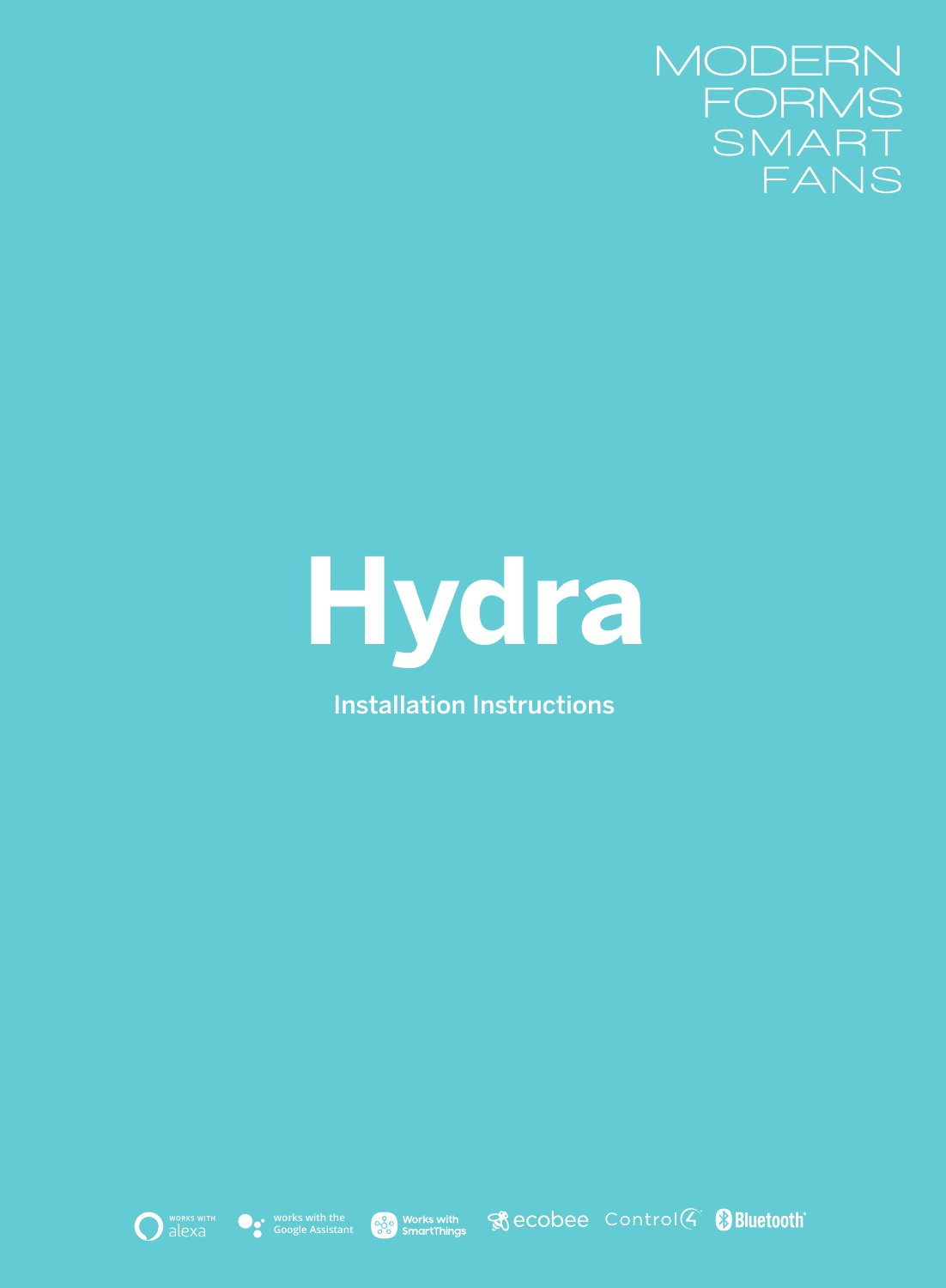# **Please read and save these instructions before installation**

**DO NOT RETURN TO STORE**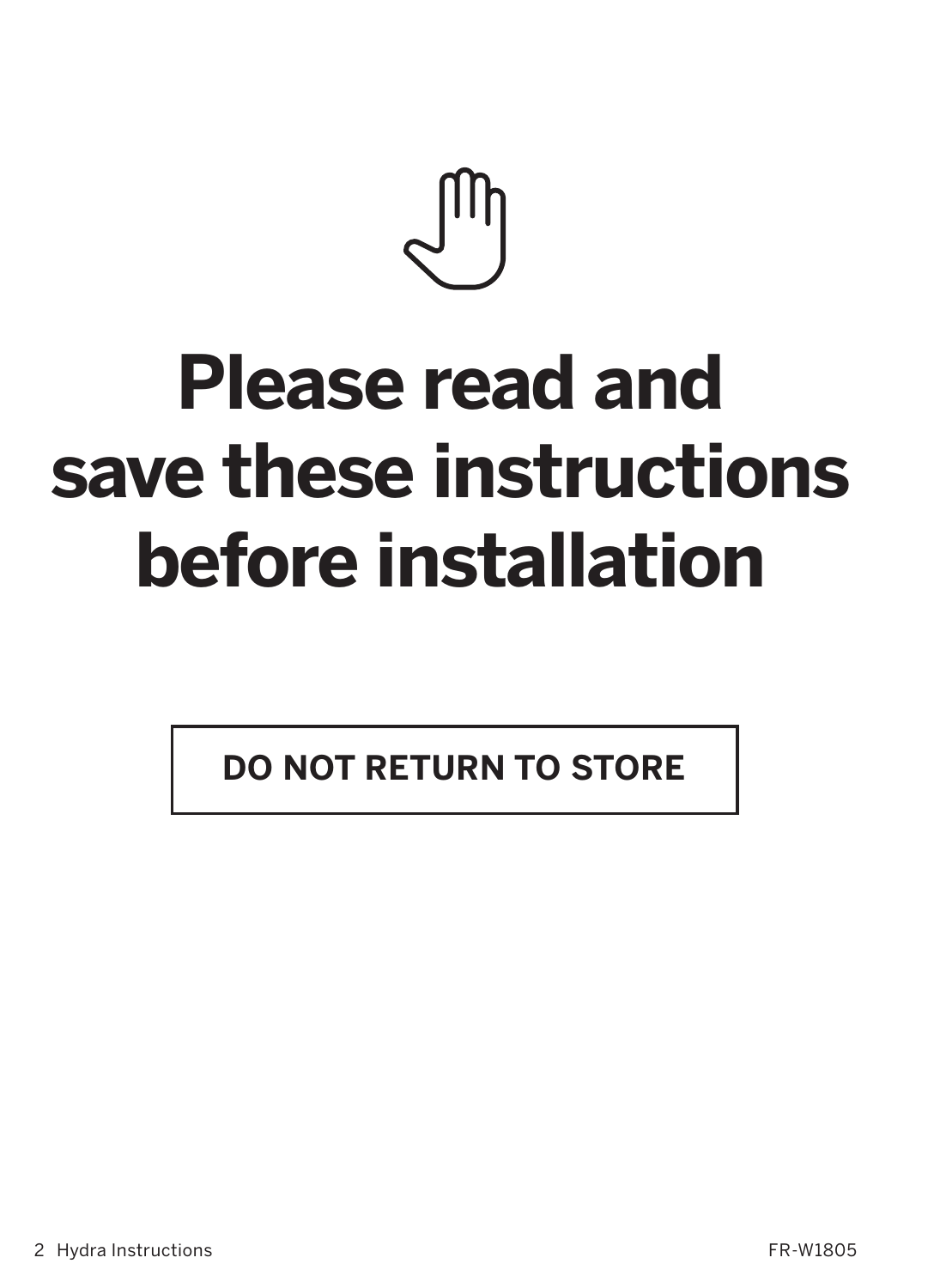## **General Inquiries**

For all questions about your ceiling fan please read all included instructions, installation procedures, troubleshooting guidelines and warranty information before starting installation.

For missing parts or general inquiries call our trained technical staff at:

1-866-810-6615 option 0 MON-FRI 8AM-8PM EST Email: customerservice@modernforms.com Or live chat at modernforms.com

## **Fan Support**

For fast service have the following information below when you call:

- 1. Model Name and Number
- 2. Part Number and Part Description
- 3. Date Of Purchase and Purchase Location

#### 1-866-810-6615 option 1

MON-FRI 8AM-8PM EST

Email: fansupport@modernforms.com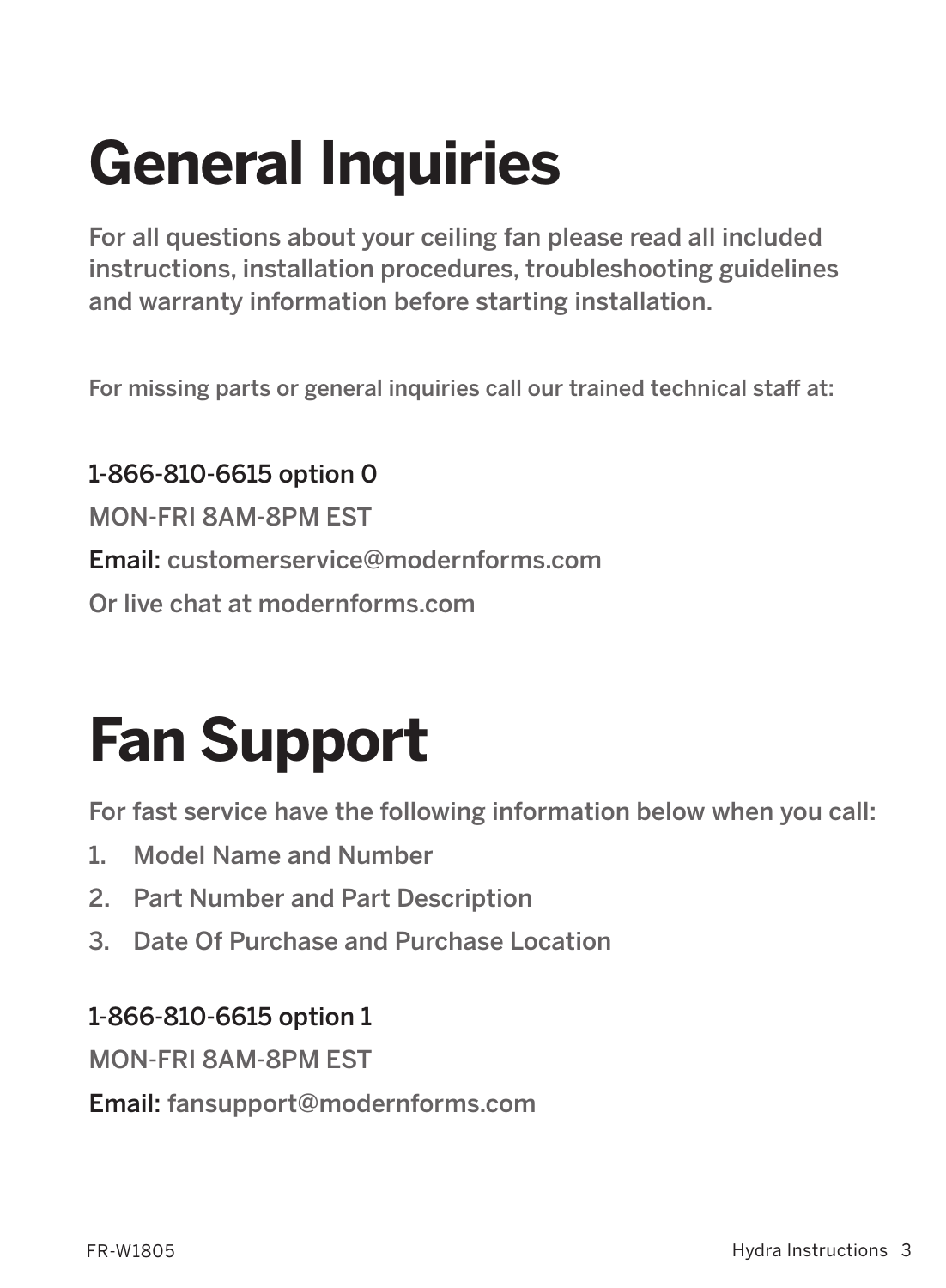## **Safety Rules**

#### For operation, maintenance, and troubleshooting information, visit http://modernforms.com/fan-support/

To reduce the risk of electric shock, ensure electricity has been turned off at the circuit breaker before beginning. All wiring must be in accordance with the National Electrical Code "ANSI/NFPA 70" and local electrical codes. Electrical installation should be performed by a licensed electrician.

The fan must be mounted with a minimum of 7 ft. (2.1m) clearance from the trailing edge of the fan blades to the floor and a minimum of 1.5 ft (0.5m) from the edge of the fan blades to the surrounding walls. Never place objects in the path of the fan blades. To avoid personal injury or damage to the fan and other items, please be cautious when working around or cleaning the fan.

To avoid electrical shock or damage to the motor or finish, do not use water or chemicals when cleaning the fan or fan blades. A dry cloth or lightly dampened cloth will be suitable for most cleaning.

After making electrical connections, spliced conductors should be turned upward and pushed carefully up into the outlet box. The wires should be spread apart with the grounded conductor and the equipment-grounding conductor on one side of the outlet box, and the ungrounded conductor on the other side of the outlet box.

### **All set screws must be checked and re-tightened where necessary before installation.**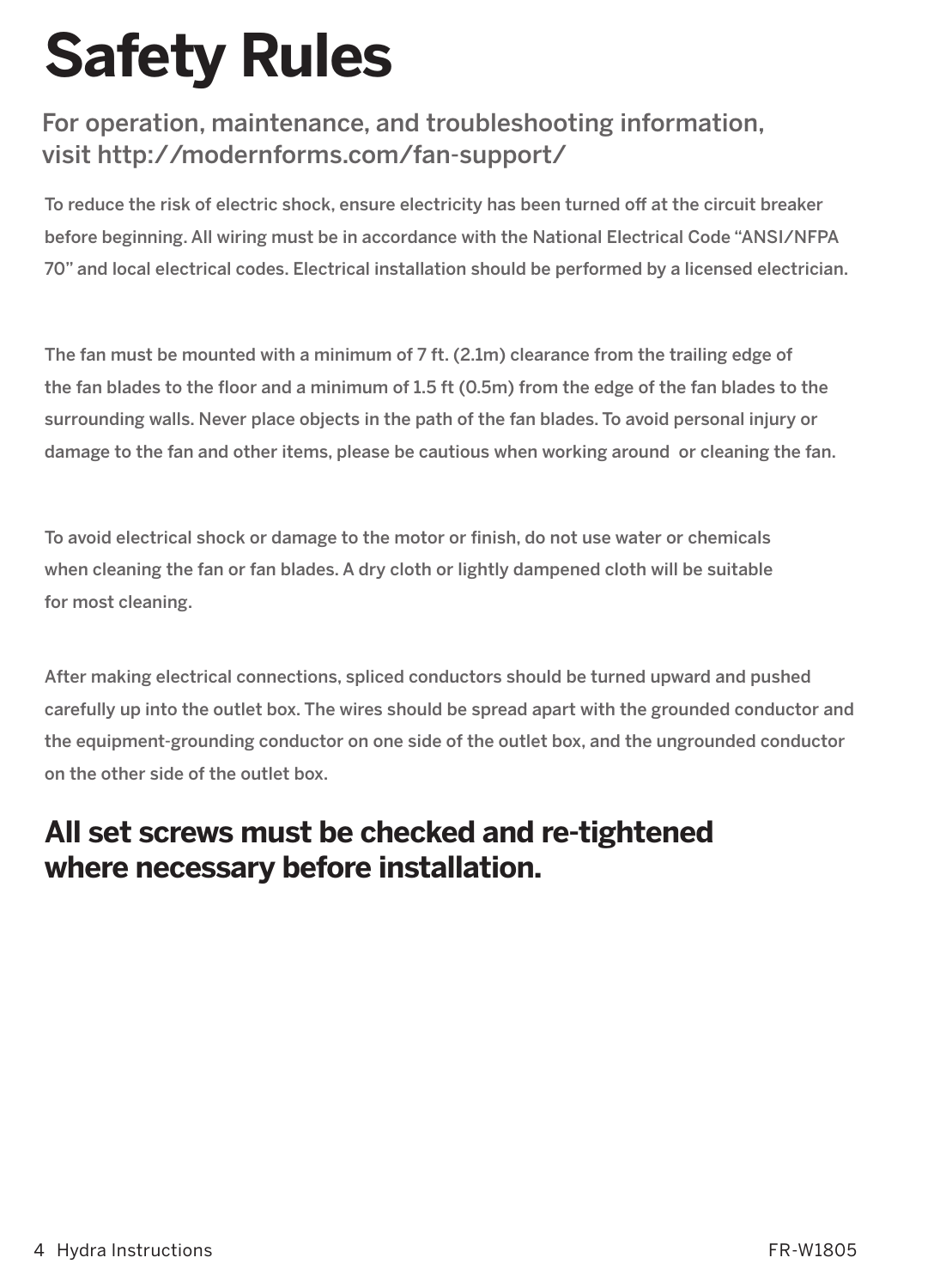**WARNING**: Do not install or use your fan if any part(s) is/are damaged or missing. This product is designed for use only with the supplied parts and/or accessories designated for use with this product by Modern Forms. Substitution of parts or accessories not designated for use with this product by Modern Forms could result in personal injury or property damage and will void the warranty. Contact an authorized dealer or the manufacturer if any parts are damaged or missing.

**WARNING**: To reduce the risk of electric shock, this fan must be installed and operated with the supplied wall control, or controlled from the Modern Forms app or Wi-Fi Touch Panel Wall Control (not included).

**WARNING:** Do not use power tools to assemble or install your fan. Using power tools can result in improper assembly which can lead to noise or fan damage,personal injury or property damage.

**WARNING**: To reduce the risk of personal injury, do not bend the blade arms when installing the brackets, balancing the blades or cleaning the fan.

**WARNING**: Do not insert foreign objects between rotating fan blades.

**WARNING**: Do not operate fan unless fan blades are in place. Noise and fan damage can occur

**WARNING**: This appliance is not intended for use by young children without supervision. **WARNING:** To reduce the risk of fire, electric shock, personal injury or damage to the fan or other items, the outlet box and support structure must be securely mounted and capable of reliably supporting a minimum of 35 Ibs (15.9 kg). Use only UL/cUL listed outlet boxes marked "FOR FAN SUPPORT." Use only the screws and washers provided with the outlet box.

 **CAUTION**: Before assembling your fan, refer to the "Making the Electrical Connections" section. If you feel you do not have enough wiring knowledge or experience, have your fan installed by a licensed electrician.

**NOTE**: Before servicing or cleaning the fan, switch power off at the circuit breaker.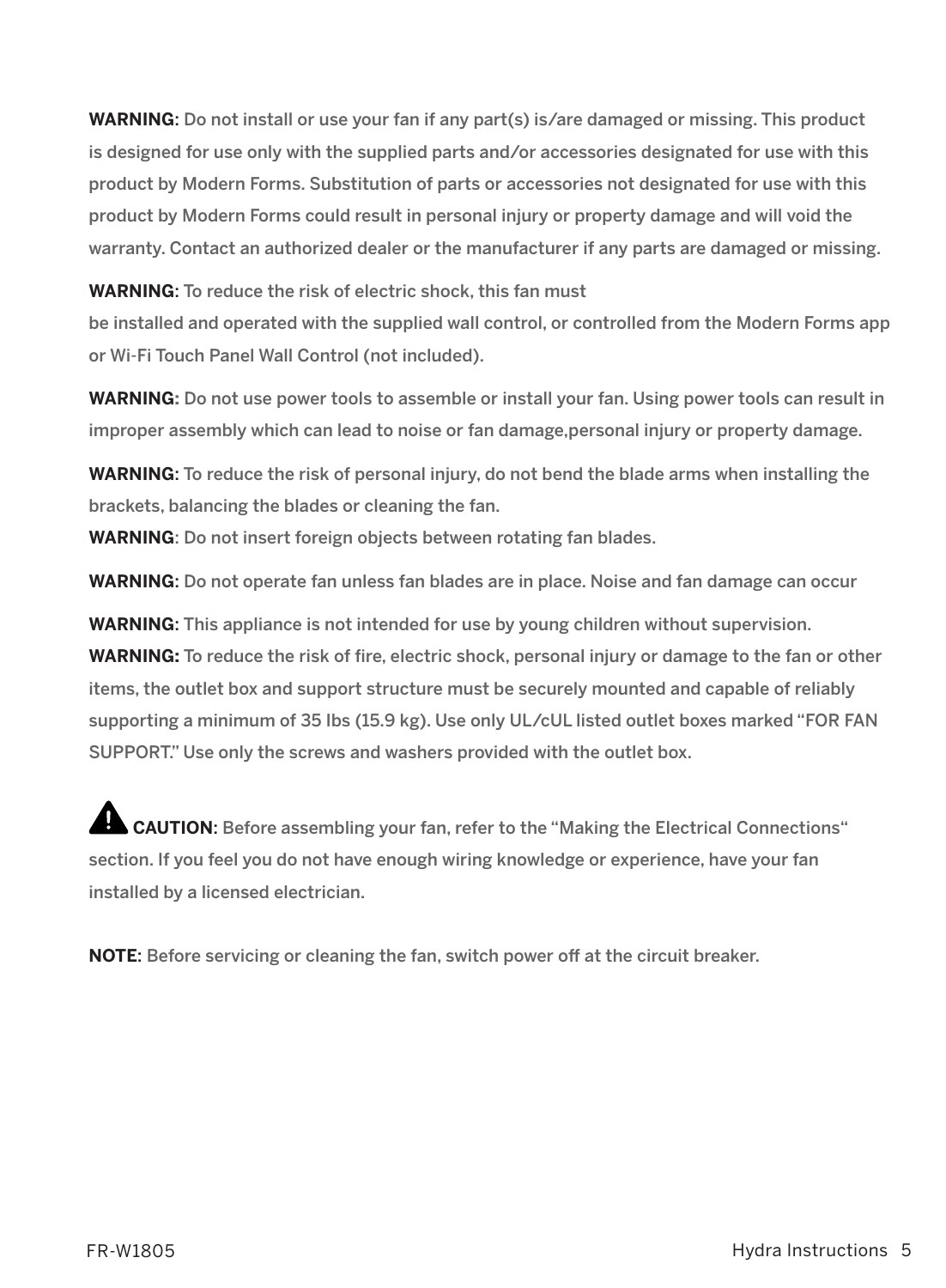## **Get Smart...**

## **Integrates seamlessly with:**

devices you already own

















Wet Location-listed to the strictest UL/cUL safety regulations. Finished and rated for interior and exterior use

**Premium smart features:**

complement high quality materials



Wi-Fi and Bluetooth enabled for flexible control



Quiet, reliable, and up to 70% more efficient than AC fans



Bluetooth Remote Control Dims light to 1% | ON/OFF 6 fan speeds | Sold separately **F-RCBT-WT** White

**Accessories:** personalize your experience



Bluetooth Wall Control Dims light to 1% | ON/OFF 6 fan speeds **F-WCBT-WT** White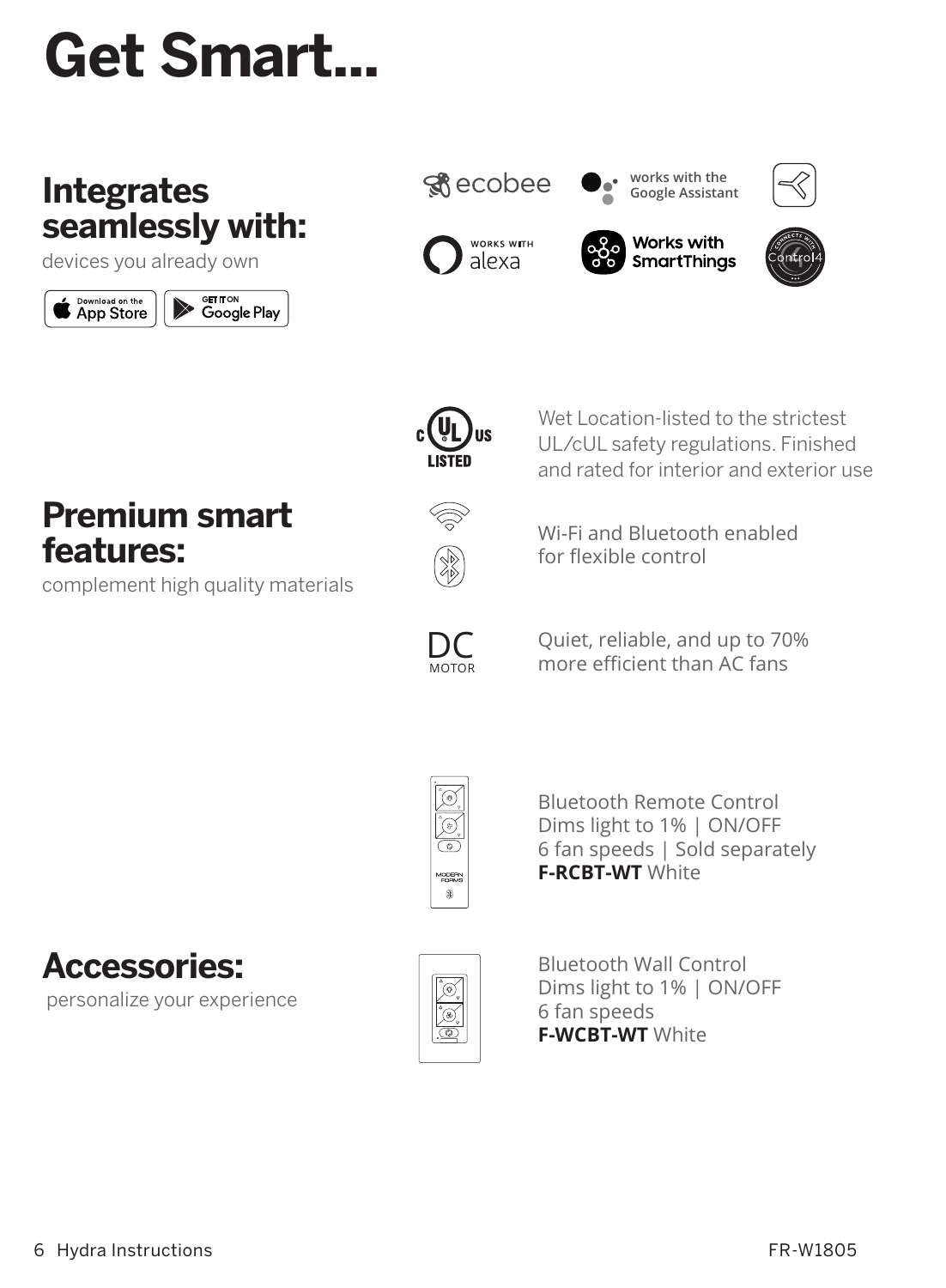## **Contents**

| 10<br>12-14<br>16 |
|-------------------|
|                   |
|                   |
|                   |
| 18                |
| 20                |
| 20                |
| 20                |
| 22                |
| 24                |
| 26                |
| 26                |
| 26                |
| 28                |
| 30-32             |
|                   |

## **Tools Required**

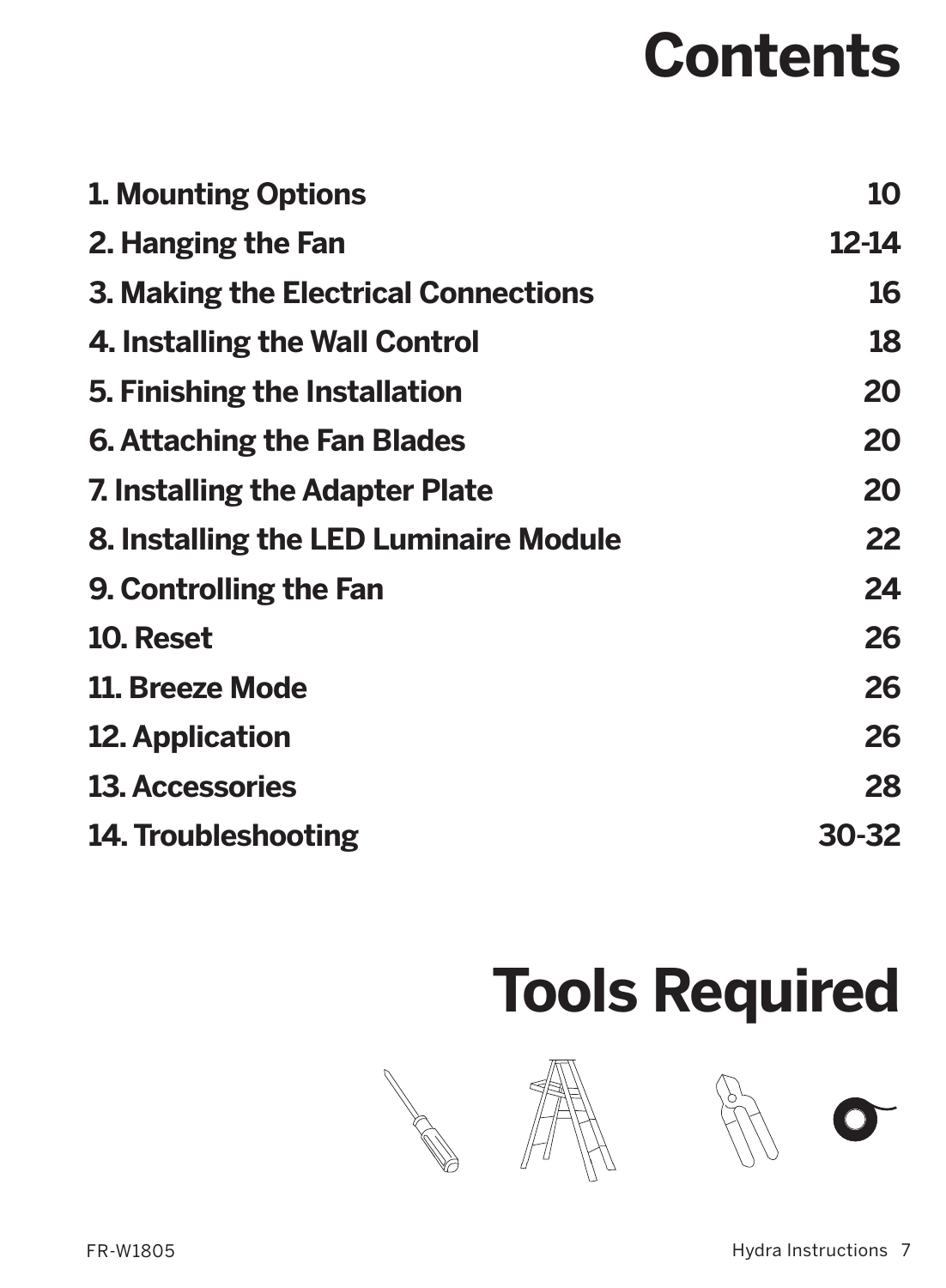## **Package Contents**

- 1. Blade Set of 8 (80/96/120) RPL-F1805-\*\*\*-BD-\*\*
- 2. Hanger Assembly Mounting Bracket Downrod Assembly RPL-F1805-HGR-\*\*
- 3. Canopy & Canopy Screw Cover RPL-F1805-CAN-\*\*
- 4. Coupling Cover RPL-COU-CVR-\*\*
- 5. Motor Assembly
- 6. Blade Arm Set of 8 RPL-F1805-BARM-\*\*

## **Hardware Bag**

RPL-HYDRA-PARTS

- Wood screws (2), screws (2)
- 5/32" lock washers (2), flat washers (2)
- 7. Adapter Plate
- 8. LED Module F6IN-120V-R1-30
- 9. Glass Shade RPL-F1805-GLA
- 10. Luminaire Cover RPL-F1805-COVER-\*\*
- 11. Control Receiver w/Hardware (080/096/120) F-R3-1805-\*\*\*
- 12. Wall Control w/ Hardware F-WCBT-WT

\*\*\* denotes blade sweep of fan \*\* denotes finish code of fan

- 5.4mm lock washers (2) w/ Blade Attachment Hardware
- Screws with flat washers and rubber washers (41)



Before discarding packaging materials be certain all parts have been removed. Place the parts from the hardware bag into a small container to keep them from being lost.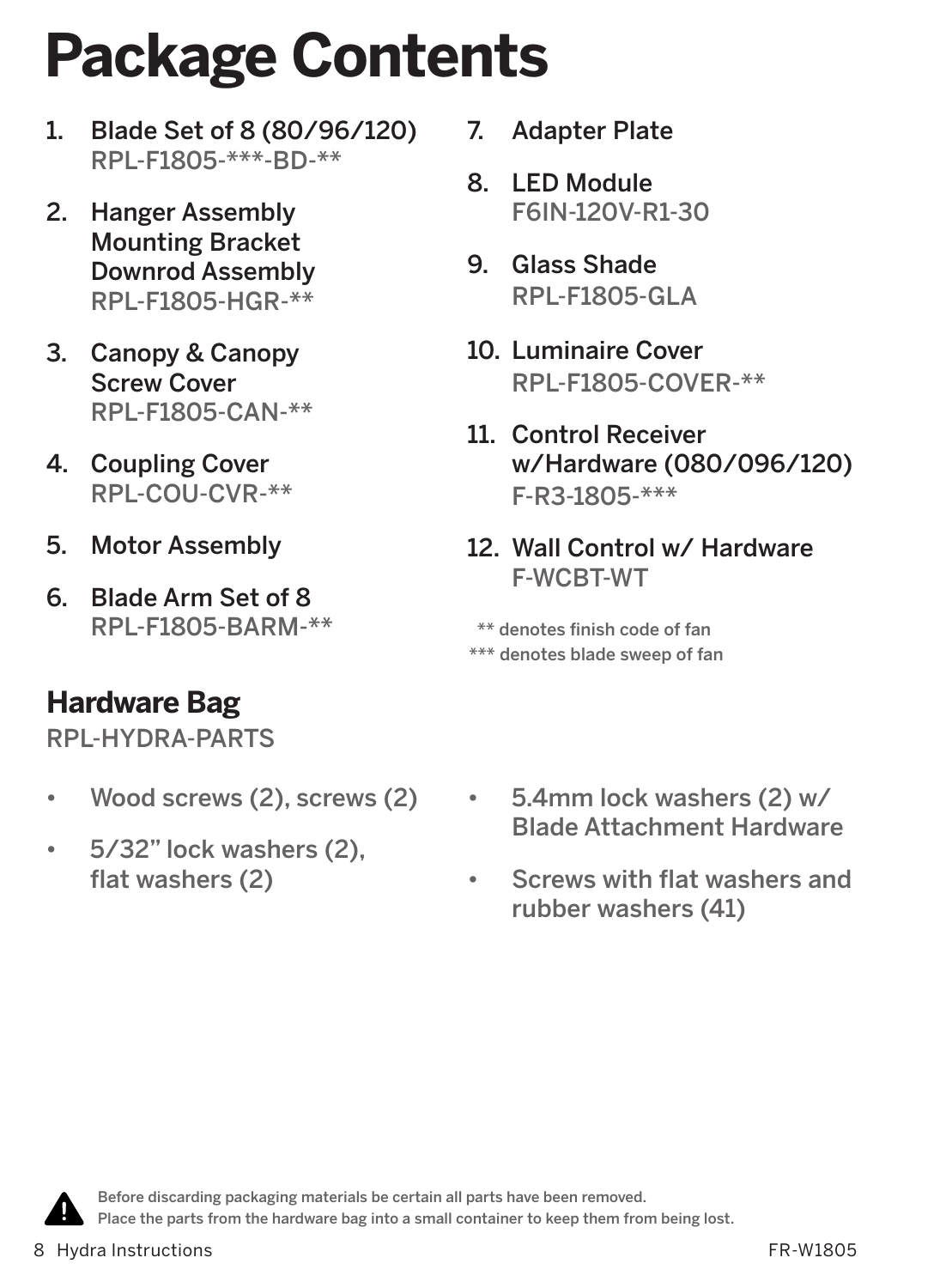#### **Hanging Weight:** 46 lbs

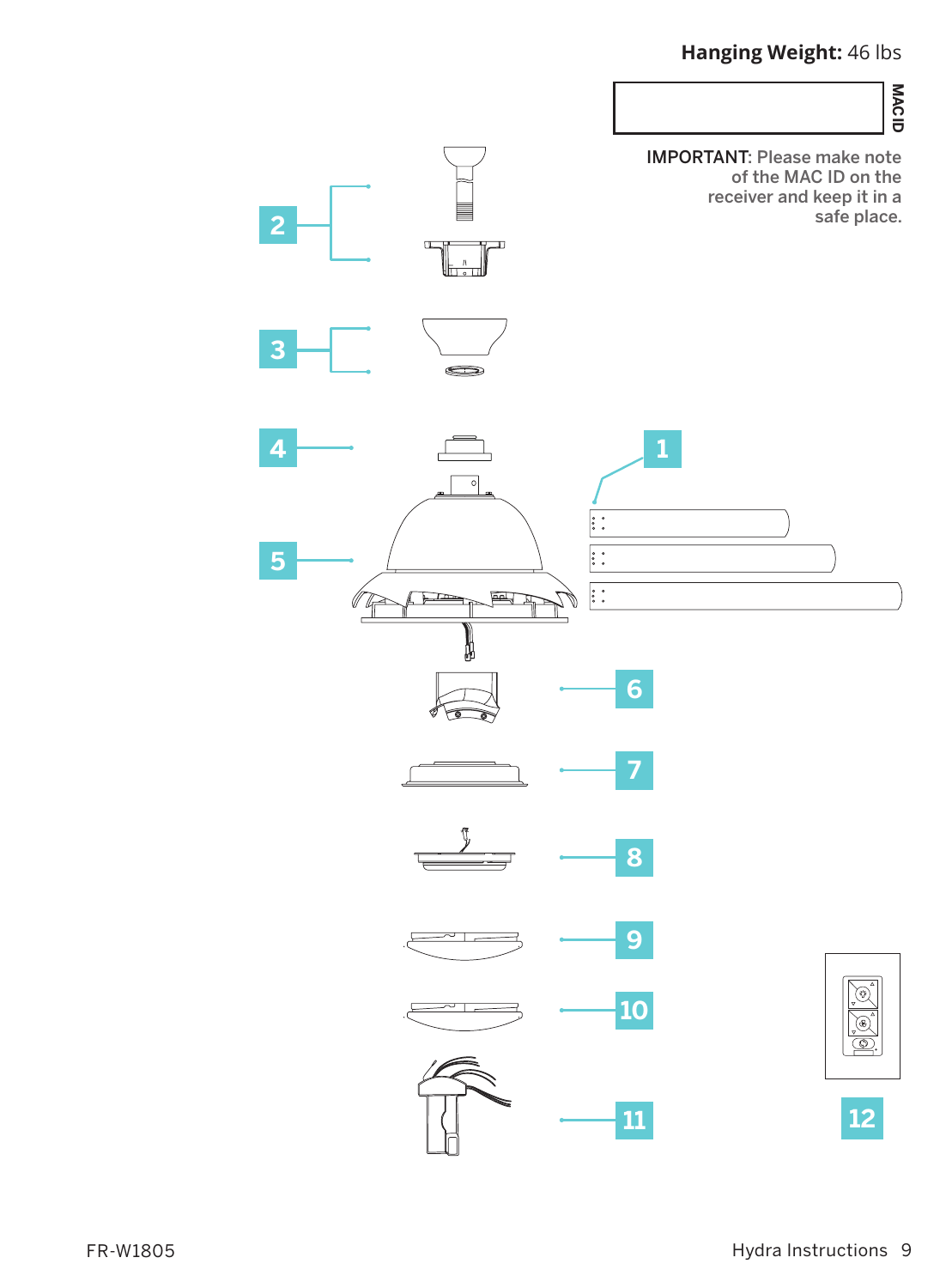## **1. Mounting Options**

**A** CAUTION: To prevent electrical shock, ensure electricity has been turned off at the circuit breaker before beginning.

If there isn't an existing UL/cUL listed outlet box, please refer to the following instructions. Secure the outlet box directly to the building structure. Use appropriate fasteners and building materials. The outlet box and support structure must be able to fully support the moving weight of the fan (at least 35 lbs/15.9 kg). Do not use plastic outlet boxes. Use only UL/cUL listed outlet boxes marked "FOR FAN SUPPORT."

Secure the outlet box directly to the building structure.

Figures 1-1C are examples of different ways to mount the outlet box.

NOTE: To hang your fan where there is an existing fixture but no ceiling joist, you may need an installation hanger bar.

NOTE: Downrod fans can be suspended up to a maximum recommended length of 72" using additional downrods (sold separately) and the included 80" lead wire.

NOTE: The sloped ceiling kit (sold separately) is required for sloped ceiling applications, and will accommodate slopes up to 45° (Fig. 1B).

NOTE: You may need a longer downrod to maintain proper blade clearance when installing on a steep, sloped ceiling (Fig. 1B).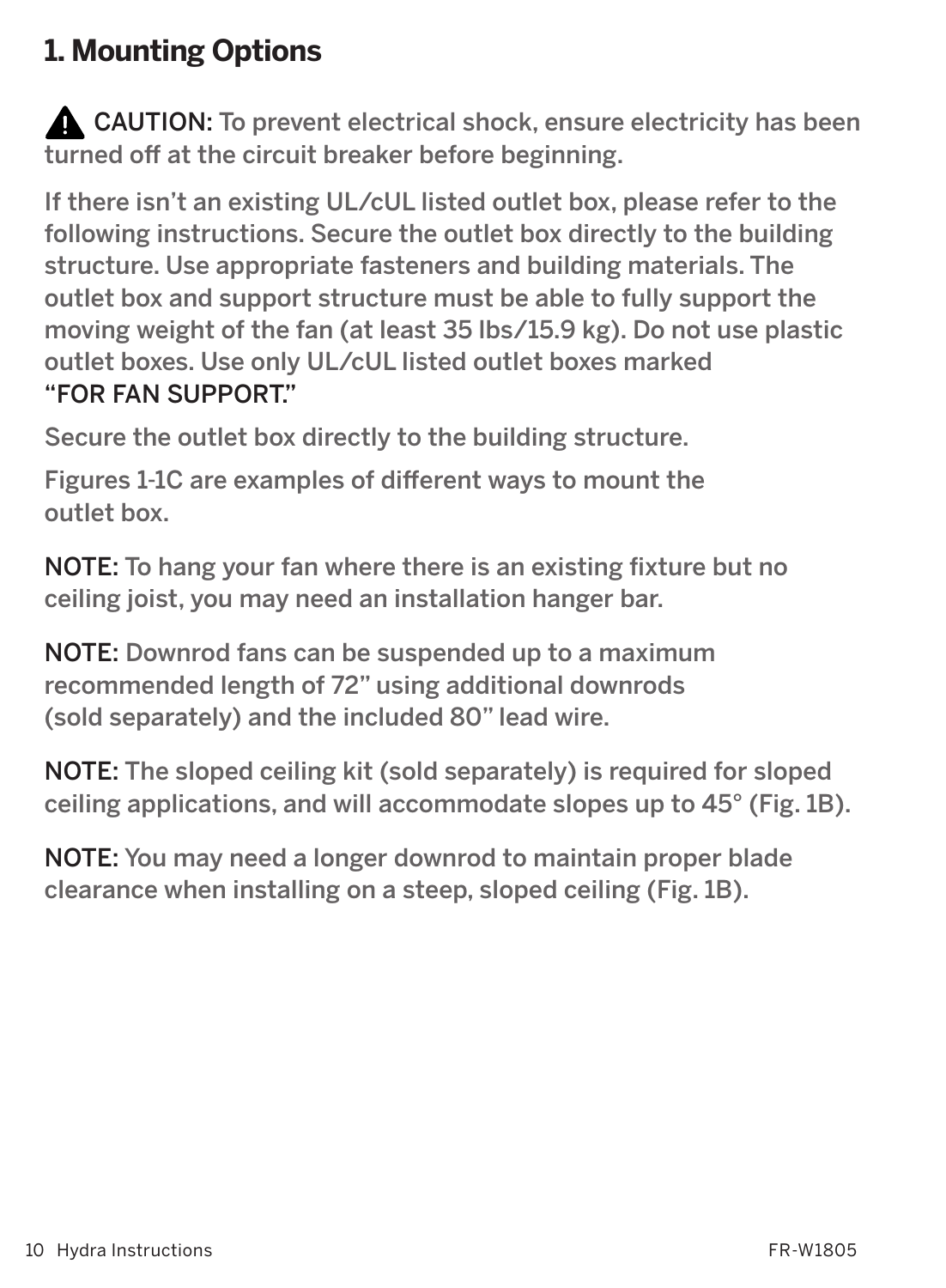



#### Support Ceiling Max 30° Angle

- 1. Support Brace
- 2. Mounting Bracket
- 3. Recess Outlet Box





1. Outlet Box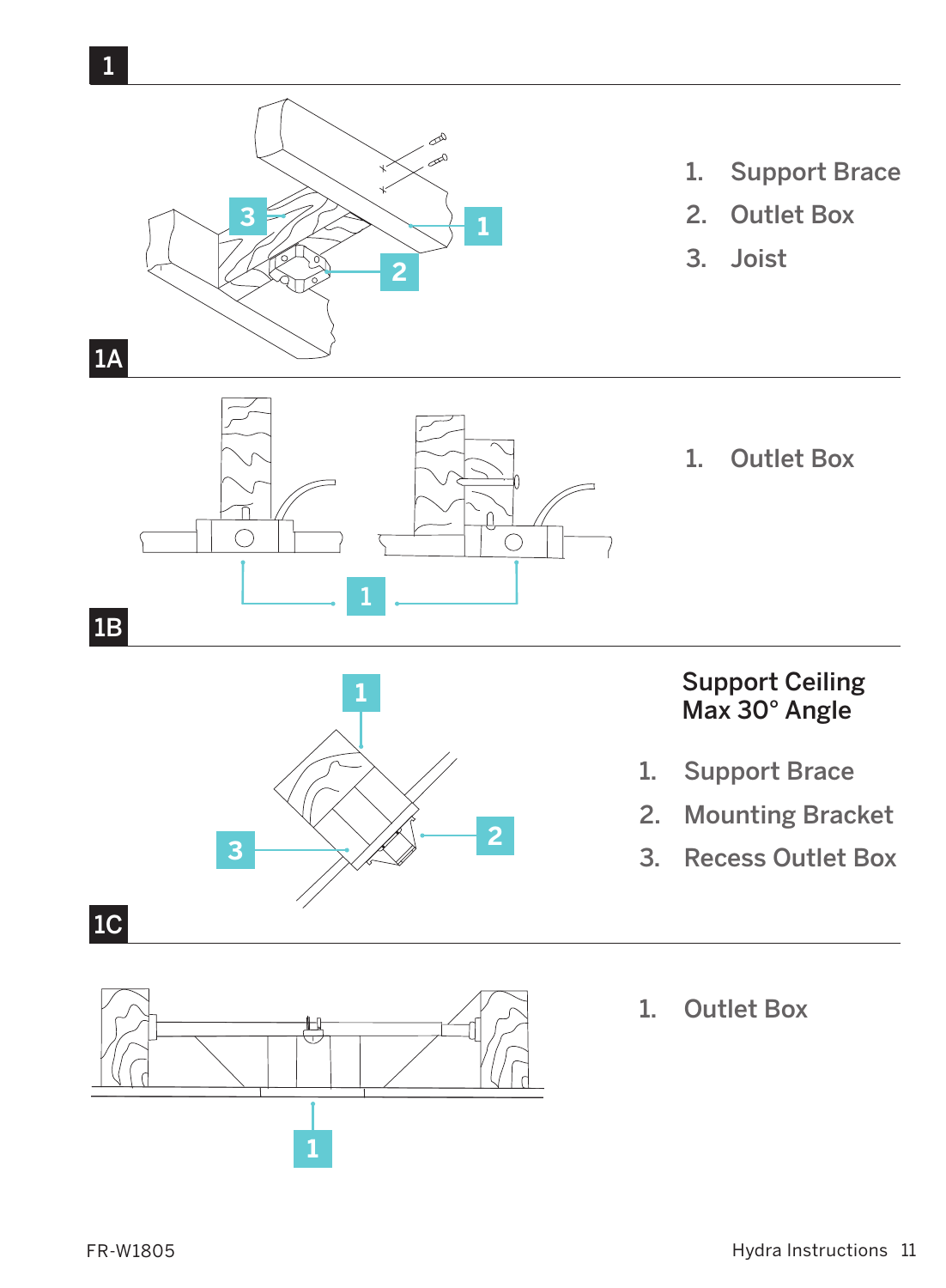## **2. Hanging the Fan**

## **A** REMEMBER to turn off power at the breaker.

Follow the steps below to hang your fan properly:

- 1. Disconnect power at the breaker to the fan location. A licensed electrician must install the fan.
- 2. Remove 1 of 2 screws from the bottom of mounting bracket and save for use in Finishing the Installation section. Loosen the other screw (Fig. 2).
- 3. Pass the 120-volt supply wires through the center hole in the ceiling mounting bracket as shown in (Fig. 2A).
- 4. Secure the mounting bracket to the ceiling outlet box with the screws and washers provided with your outlet box.
- 5. Take out the set screw located in the hanger ball, lower the hanger ball and remove the cross pin. Remove the hanger ball from the hanger ball/downrod assembly (Fig. 2B).
- 6. Remove the clevis pin and cotter pin, and loosen the two collar screws from the motor collar (Fig. 2B).
- 7. Carefully feed the motor wires and safety cable up through the downrod. Thread the downrod into the collar.

 WARNING: Failure to properly install the cotter pin and/or tighten the screws could result in the fan loosening and possibly falling.

- 8. Align the holes of downrod and collar and insert the cotter pin and clevis pin. Tighten the two collar screws (Fig. 2B).
- 9. Slip the coupling cover, canopy screw cover (painted side face down), and canopy (opened side up) onto the downrod (Fig. 2B). Coupling cover goes all the way to the bottom.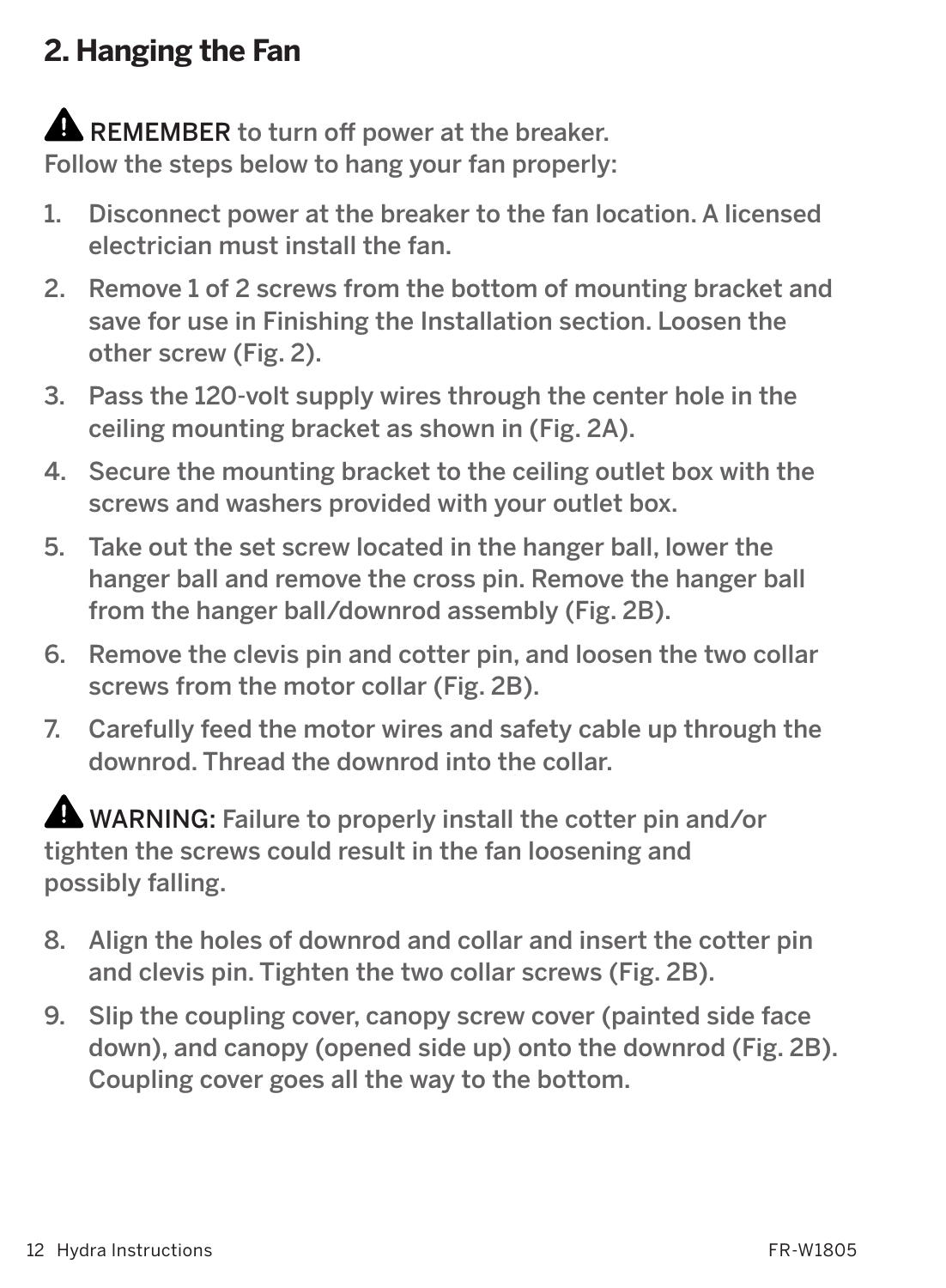

- 1. Mounting Bracket
- 2. Screw

2B



- 1. 120V Wires
- 2. cUL Listed Electrical Box
- 3. Mounting Bracket
- 4. Mounting Screws (supplied with outlet box)



- 1. Cross Pin
- 2. Hanger Ball
- 3. Screw
- 4. Downrod
- 5. Safety Cable
- 6. Motor Wires
- 7. Downrod
- 8. Screws
- 9. Collar
- 10. Cotter Pin
- 11. Clevis Pin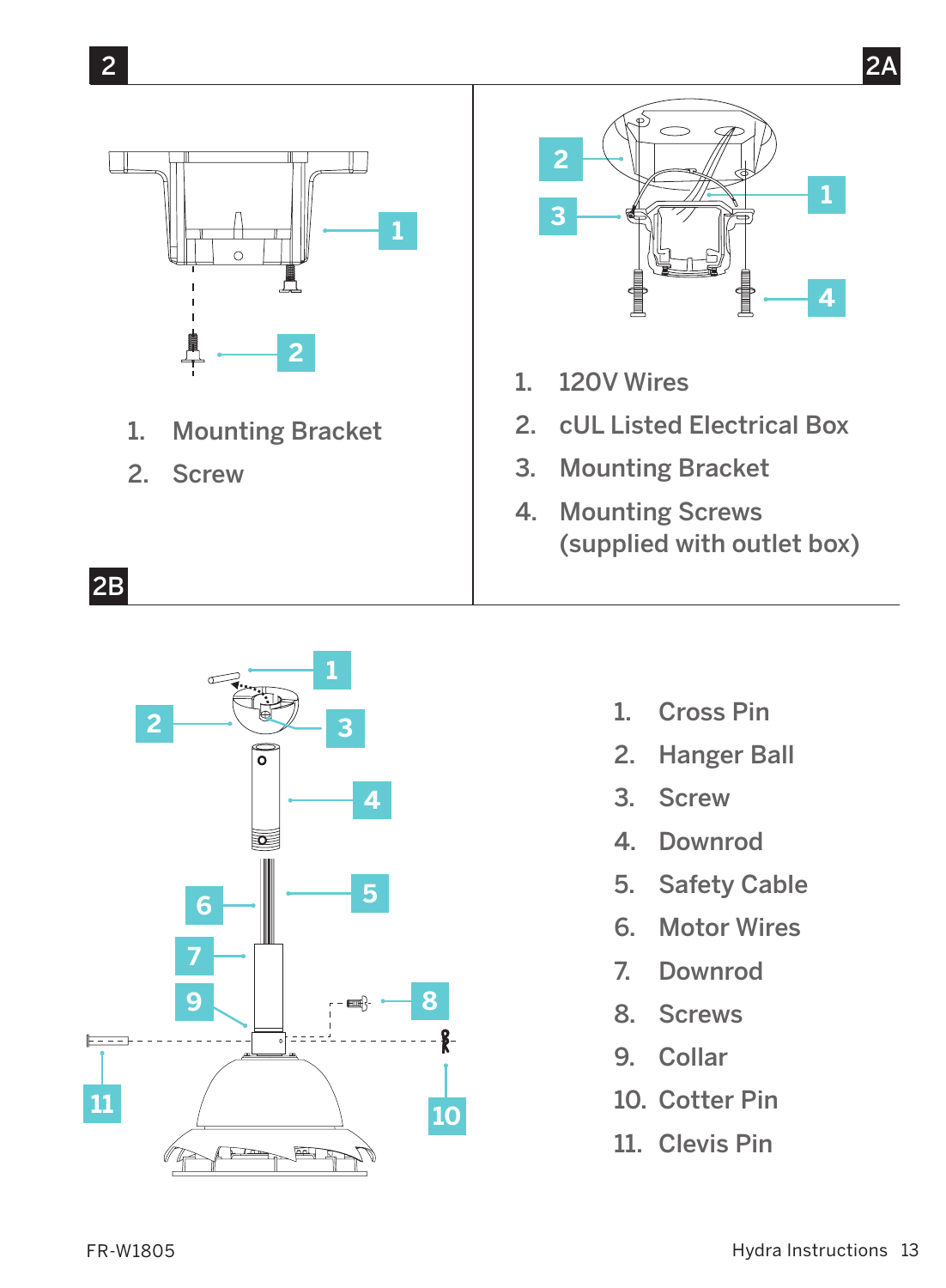## **2. Hanging the Fan**

- 1. Carefully reinstall the hanger ball onto the downrod, being sure that the cross pin is in the correct position, the setscrew is tightened and wires are not twisted (Fig. 2B).
- 2. Carefully lift the fan motor assembly up to the mounting bracket and seat the hanger ball in the mounting bracket socket. Make sure the tab on the mounting bracket socket is properly seated in the groove in the hanger ball (Fig. 2C). Rotate the socket assembly until the ball drops and locks into the hanger bracket screw.
- 3. Secure the safety cable to the building structure using wood screw (Fig. 2D).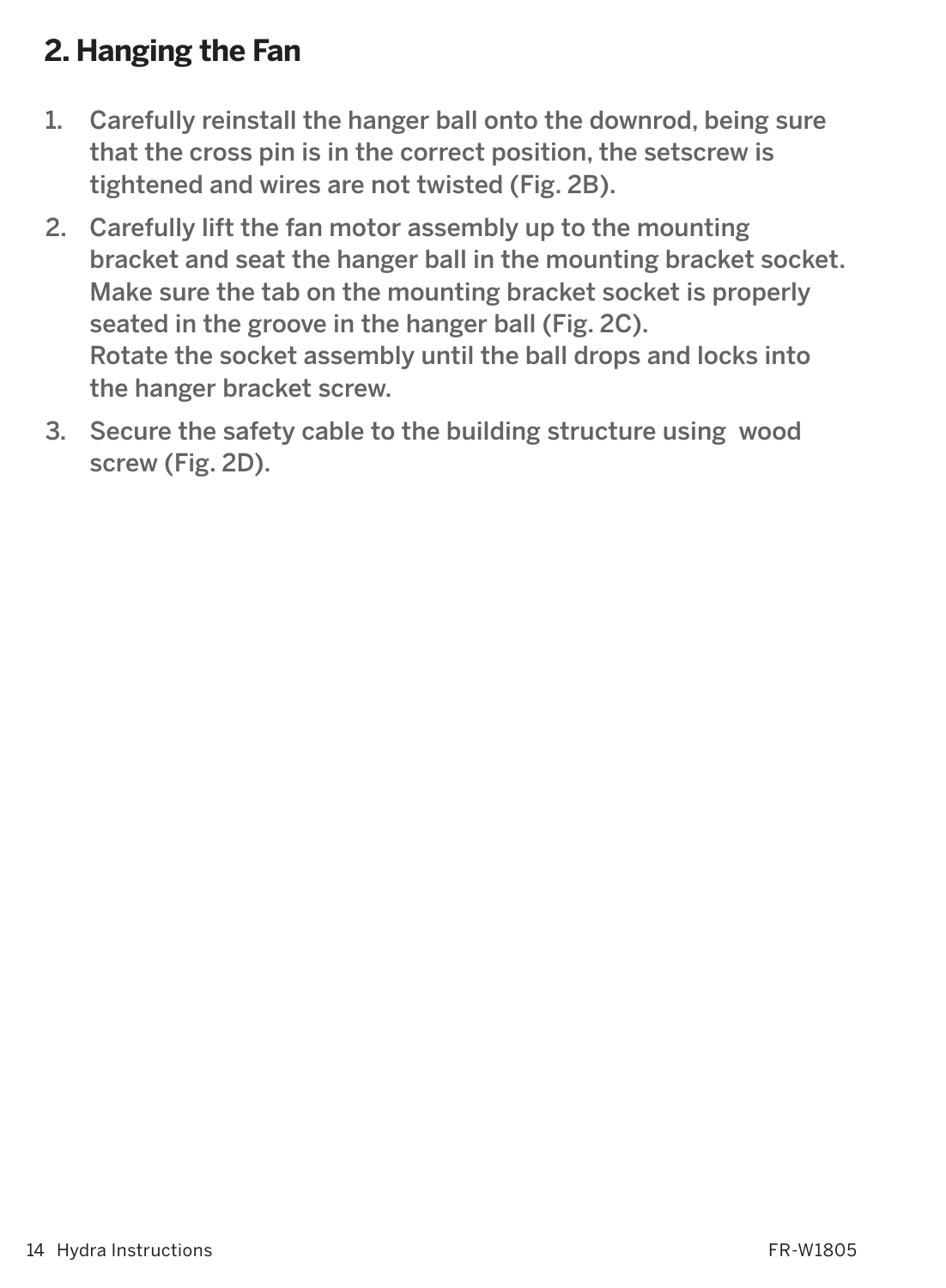

2C

- 1. Motor Wires
- 2. Safety Cable
- 3. Downrod
- 4. Canopy
- 5. Canopy Screw Cover
- 6. Coupling Cover

- 1. Wood Screw
- 2. Safety Cable

**1**

**2**

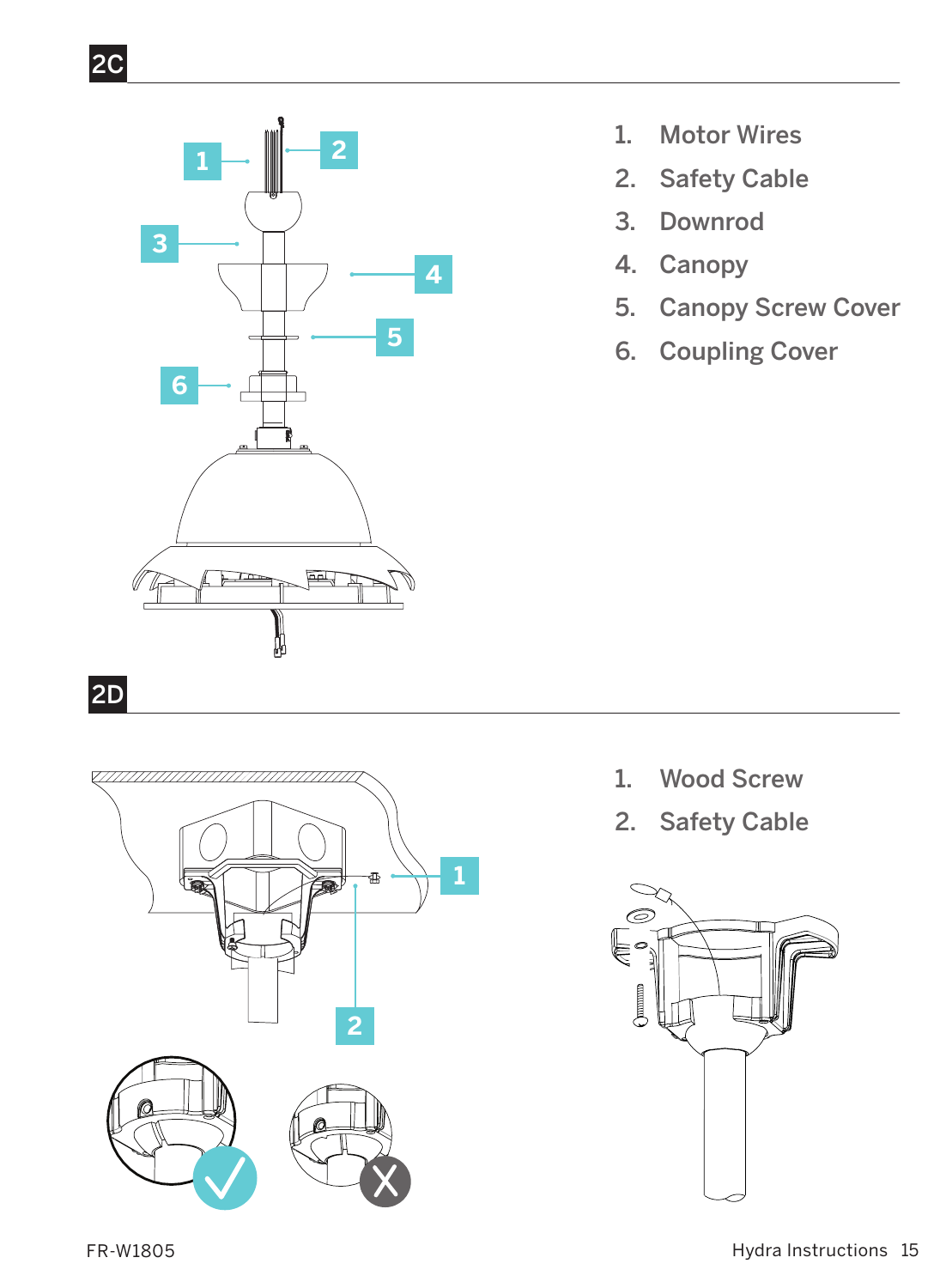## **3. Making the Electrical Connections**

**A** WARNING: Installation of this fan requires that a three-conductor cable (including ground wire) which should run between ceiling and wall outlet box.

WARNING: Check to see that all connections are tight, including ground, and that no bare wire is visible at the wire nuts, except for the ground wire.

Insert the receiver into the mounting bracket with the flat side of the receiver facing the ceiling (Fig.3).

Motor to Receiver & Receiver to house supply wires (Fig. 3A).

1. Connect the hanger ball/downrod assembly ground wire, mounting bracket ground wire and receiver ground wire to the ground wire in outlet box.

WARNING: Failure to connect ground wires could result in poor fan control functionality.

- 2. Connect the red wire from the fan to the red wire marked "TO MOTOR" from the receiver.
- 3. Connect the grey wire from the fan to the grey wire marked "TO MOTOR" from the receiver.
- 4. Connect the yellow wire from the fan to the yellow wire marked "TO MOTOR" from the receiver.
- 5. Connect the white wire from the fan to the white wire marked "FOR LIGHT" from the receiver.
- 6. Connect the blue wire from the fan to the blue wire marked "FOR LIGHT" from the receiver.
- 7. Connect the black (hot) wire from the ceiling to the black wire marked "AC in L" from the receiver.
- 8. Connect the white (neutral) wire from the ceiling to the white wire marked "AC in N" from the receiver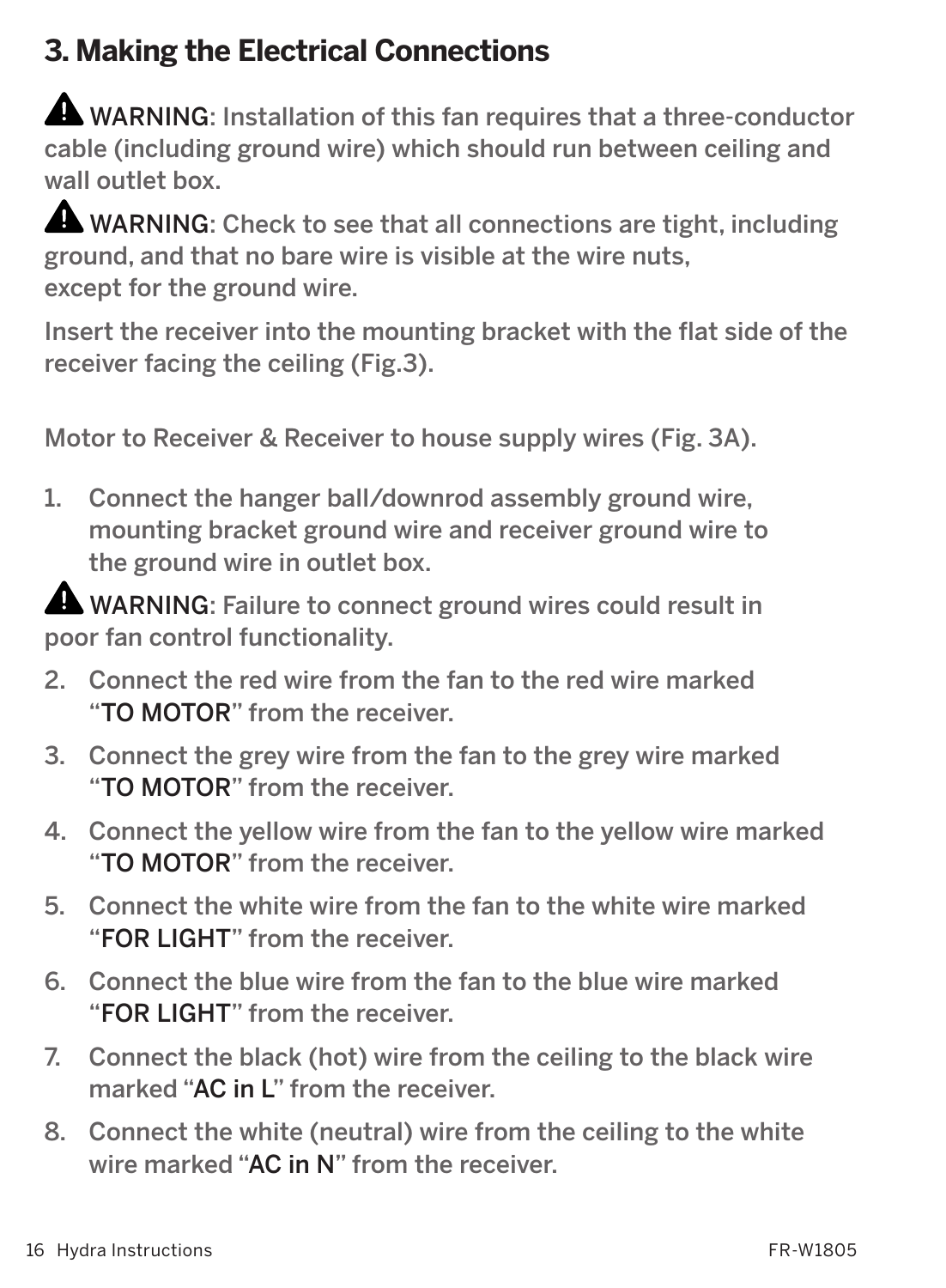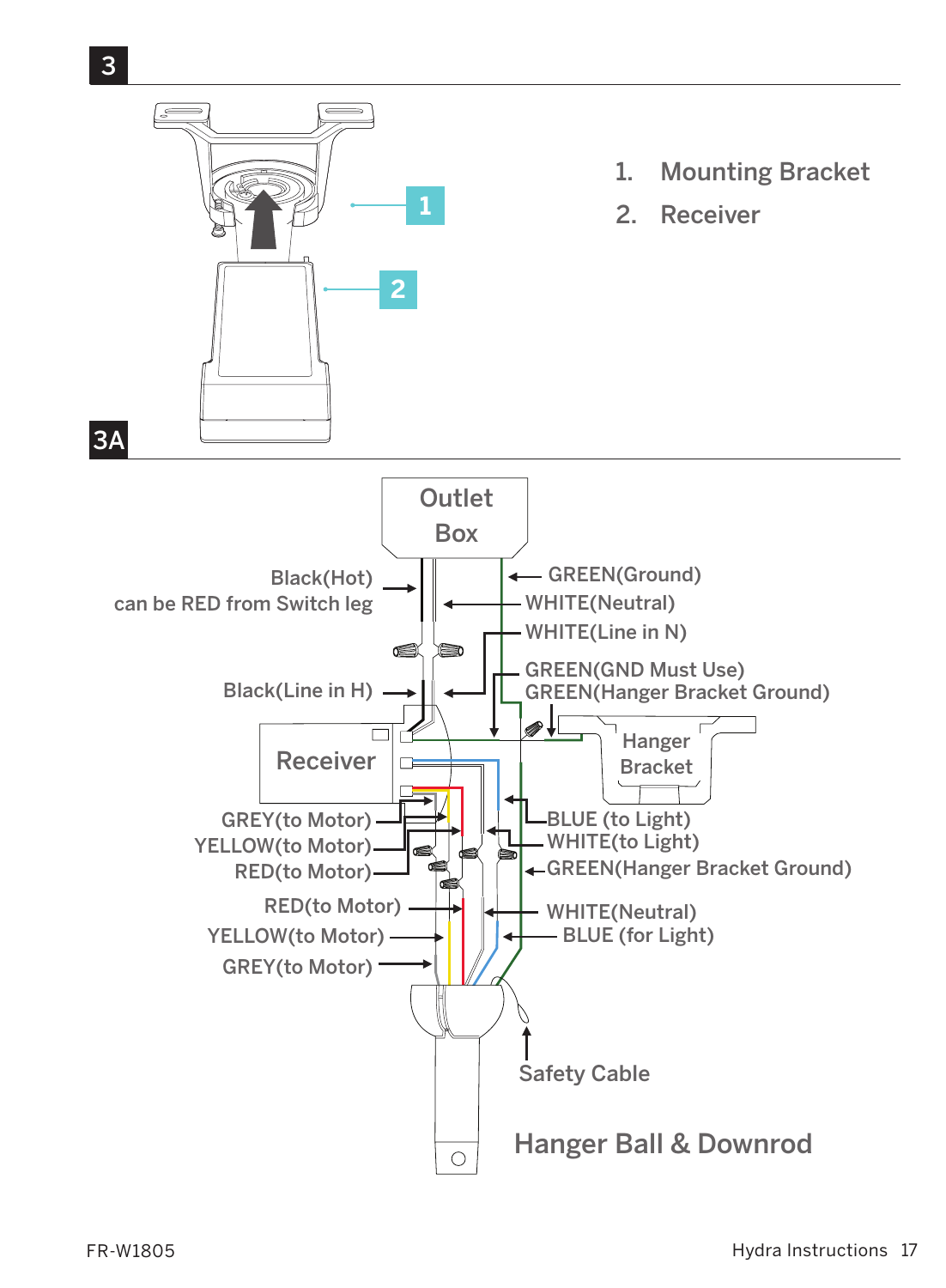## **4. Installing the Wall Control**

- 1. Connect the green wire marked "GROUND" from the wall control to the copper wire from the wall outlet box that feeds back to the circuit breaker – important for proper fan function (Fig. 4).
- 2. Connect the black wire marked "LINE IN" from the wall control to the black LINE VOLTAGE wire from the wall outlet box that feeds back to the circuit breaker (Fig. 4).
- 3. Connect the red wire from the wall control to the black wire from the wall outlet box that feeds up to the fan (Fig. 4).
- 4. Connect the white wire from the wall control to the white (neutral) wire from the wall outlet box (Fig. 4).
- 5. Carefully tuck the wire connections inside the outlet box. Secure the wall control with the two (2) wall control screws provided (Fig. 4A).
- 6. Attach the wall mounting plate over the wall switch and secure with the two (2) wall mounting plate screws provided (Fig. 4A).
- 7. Fasten the wall plate to the wall mounting plate (Fig. 4A).

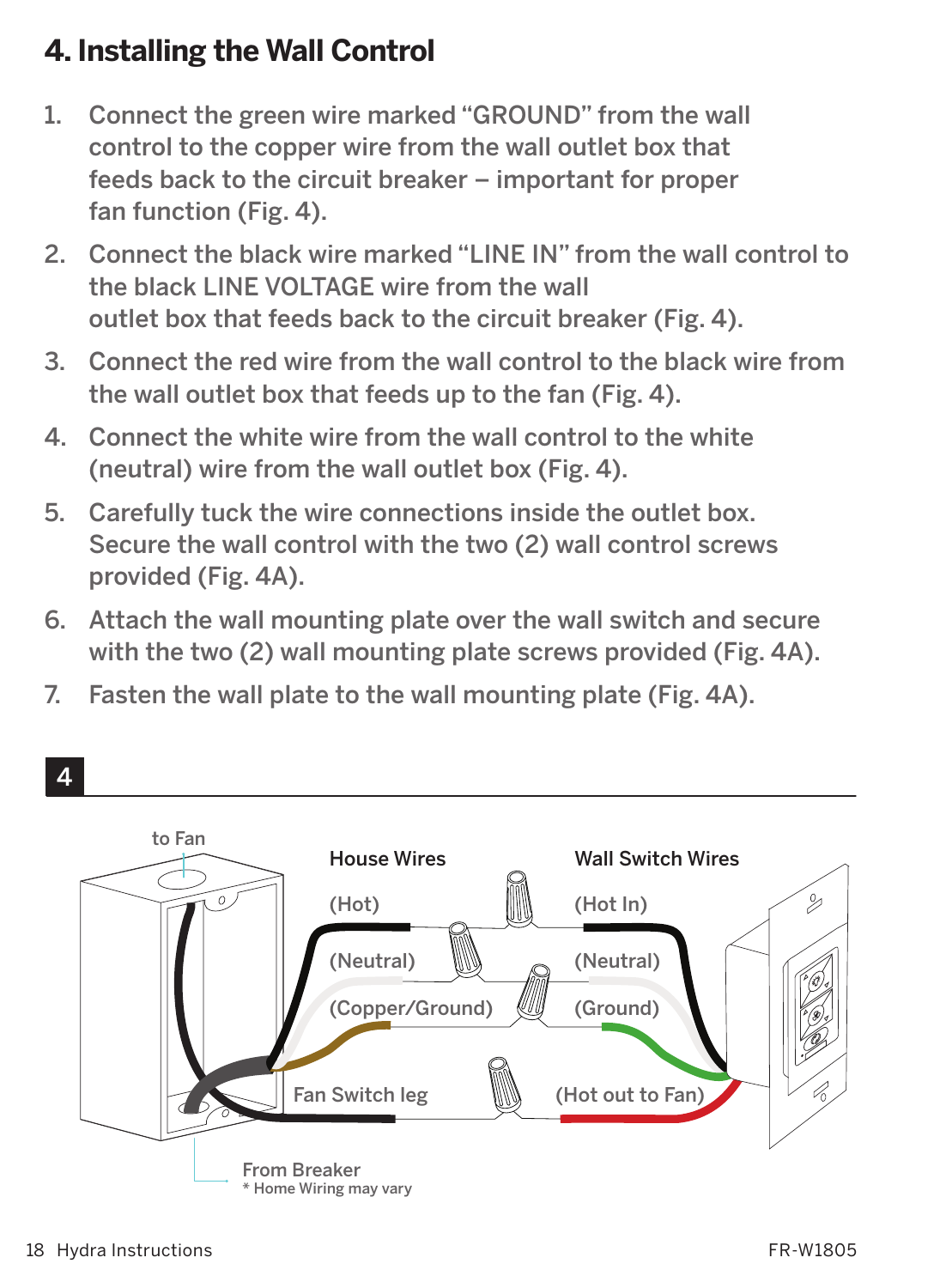

- 1. Wall Outlet
- 2. Wall Control
- 3. Wall Mounting Plate
- 4. Mounting Plate Screws
- 5. Wallplate

#### Multi-location wiring

4A

Individually pair each of the wall controls with the fan receiver using the pairing instruction. See page 25.

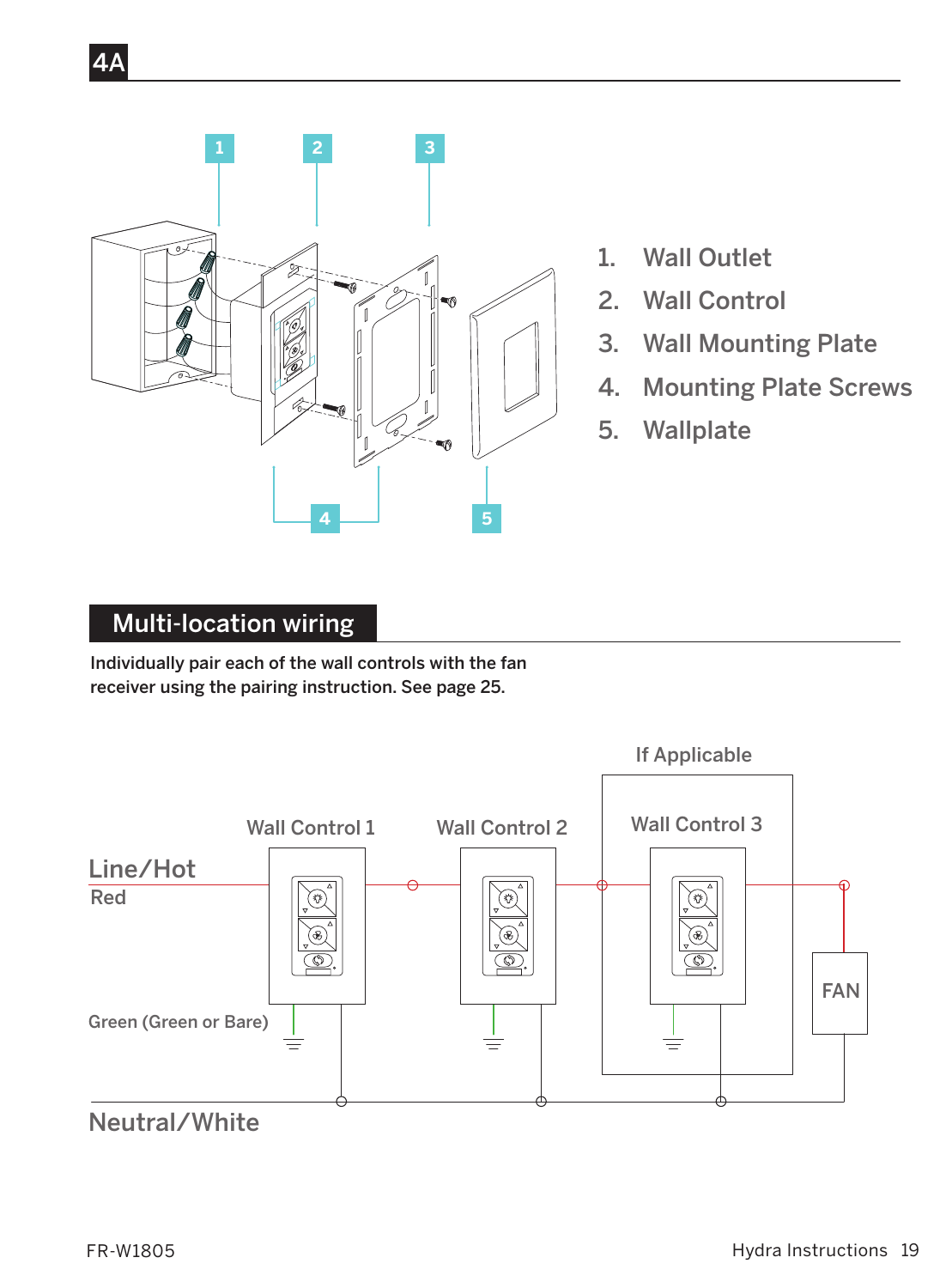## **5. Finishing the Installation**

- 1. Secure all wire connections with supplied wire ties to assist in canopy installation.
- 2. Tuck connections neatly into ceiling outlet box.
- 3. Slide the canopy up to hanger bracket and place the key hole on the canopy over the screw on the hanger bracket. Turn canopy until it locks in place at the narrow section of the key holes.
- 4. Align the circular hole on canopy with the remaining hole on the hanger bracket. Secure by tightening the one screw previously loosened and the one previously removed. Adjust the canopy screws as necessary until the canopy and canopy cover are snug.
- 5. Adjust the canopy screws as necessary until the canopy and canopy screw ring are snug.

 $\triangle$  WARNING: Make sure tab at bottom of hanger bracket is properly seated in groove of hanger ball before attaching canopy to bracket. Failure to properly seat tab in groove could cause damage to electrical wiring.

## **6. Attaching the Fan Blades**

- 1. Attach the blade to blade arm using the screws from washers as shown in (Fig. 6).
- 2. Fasten blade assembly to motor using screws supplied (Fig.6).

## **7. Installing the Adapter Plate**

- 1. Remove one of the three mounting plate screws from the mounting ring and loosen the other two screws (do not remove).
- 2. Place the key holes in the mounting plate over the two screws previously loosened from the mounting ring. Turn the mounting plate until the adapter plate locks in place at the narrow section of the key holes (Fig. 7).
- 3. Tighten the two mounting ring screws previously loosened and the one previously removed to secure adapter plate.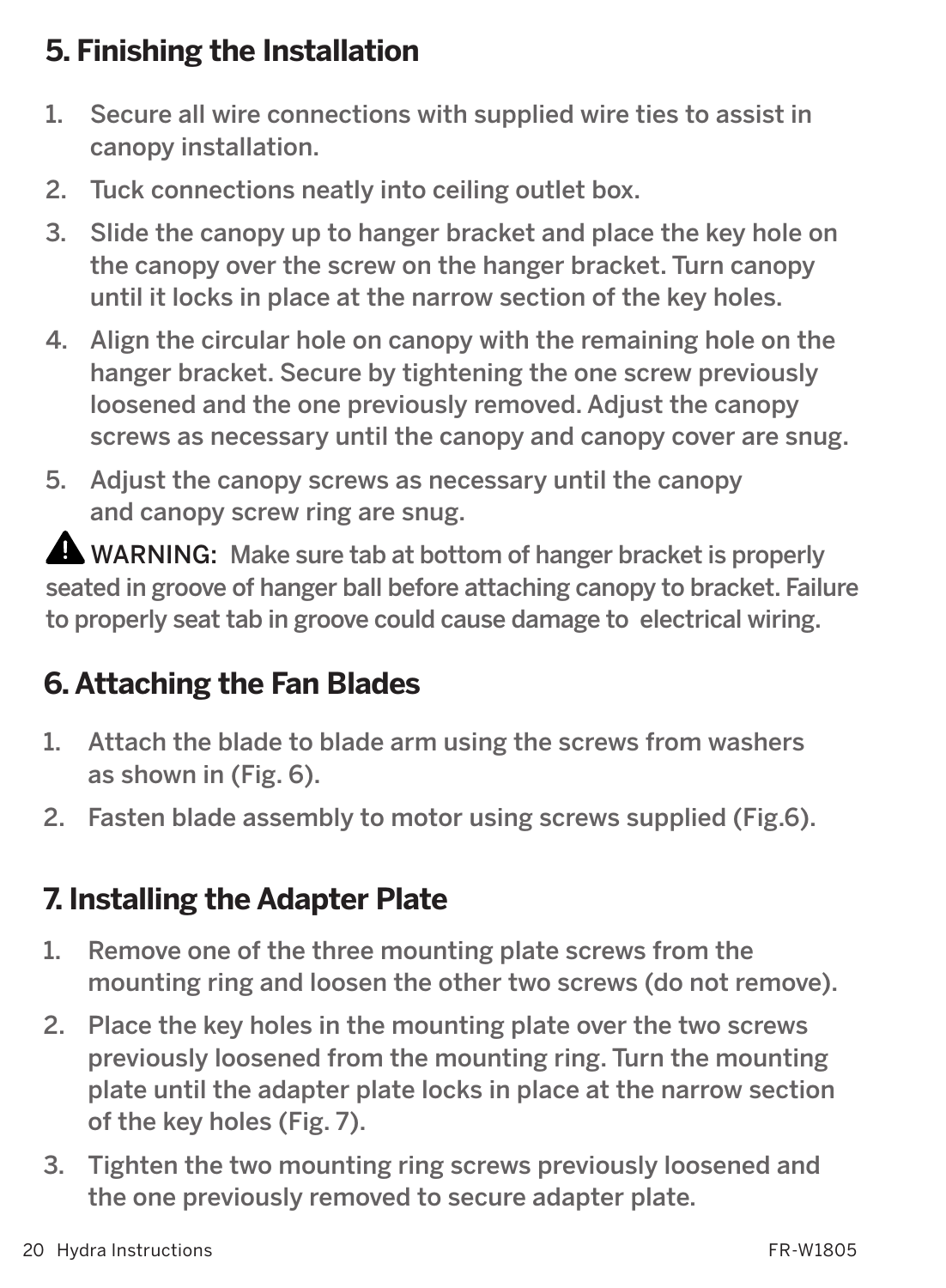

5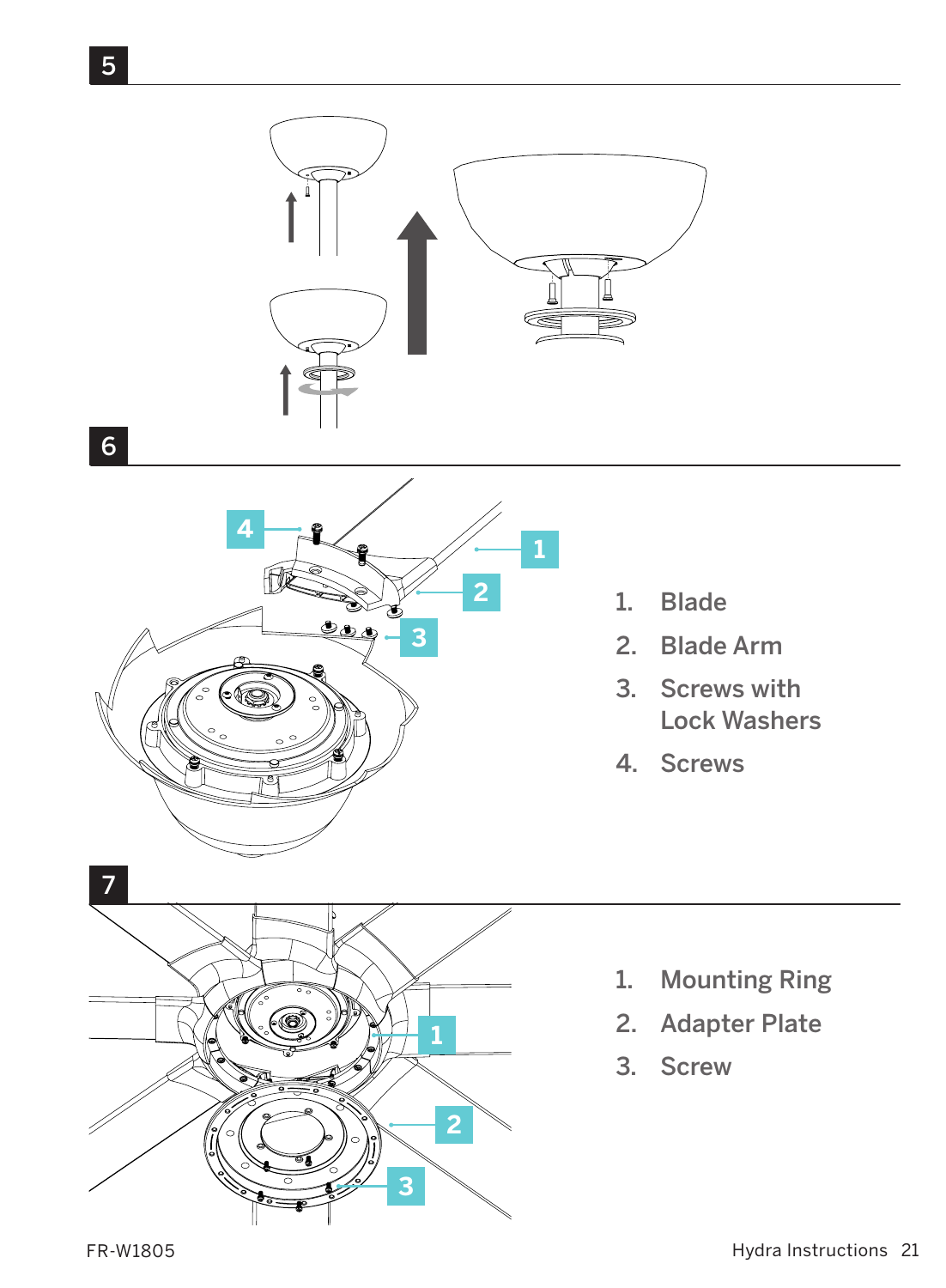## **8. Installing the LED Luminaire Module**

 WARNING: Before starting installation, disconnect the power by turning off the circuit breaker or removing the fuse at fuse box.

NOTE: If you do not plan to install the luminaire module with your fan at this time, skip this step.

- 1. Remove the 3 screws from the outer perimeter of the adapter plate and keep for future use.
- 2. Raise and hold the LED luminaire module close to the adapter plate and proceed to secure the wire connections. Connect the white wire connectors from the luminaire module to the white wire of the fan. Connect the blue wire from the fan to the black wire from the LED module.
- 3. Tuck connections neatly into adapter plate. Place the luminaire module against the adapter plate and using the previously removed 3 screws install the luminaire module.
- 4. Raise glass shade up against the luminaire module, and secure it to fan by turning acrylic shade clockwise until snug. Do not overtighten.
- 5. If installing the optional metal light cover, make sure it is securely tightened.

NOTE: Add metal light cover if you do not need lighting function or prefer a different aesthetic.

NOTE: Do not connect the LED module or connector wires if you are using the metal light cover.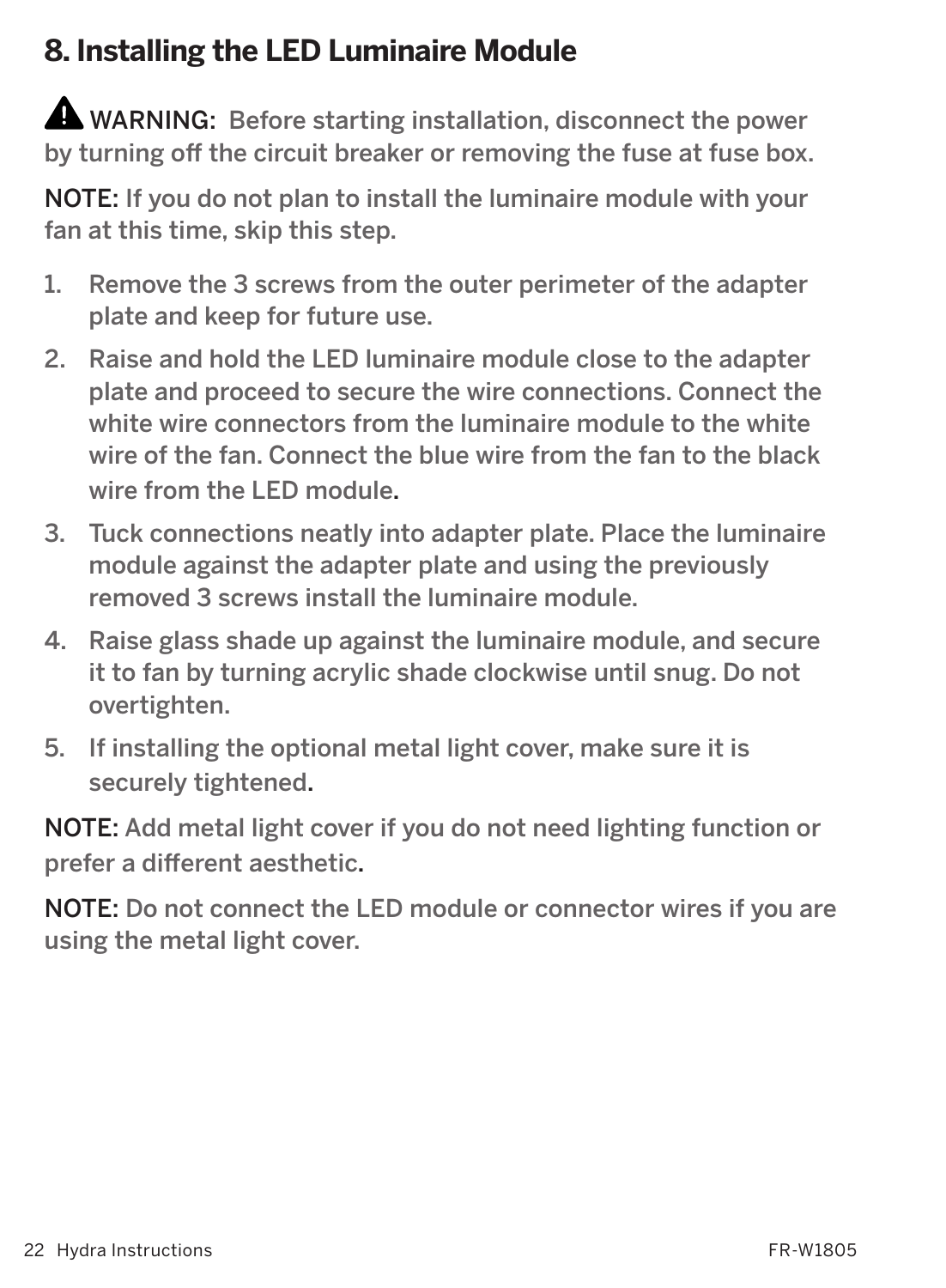

- 4. Screws
- 5. Glass Shade
- 6. Metal Light Cover

8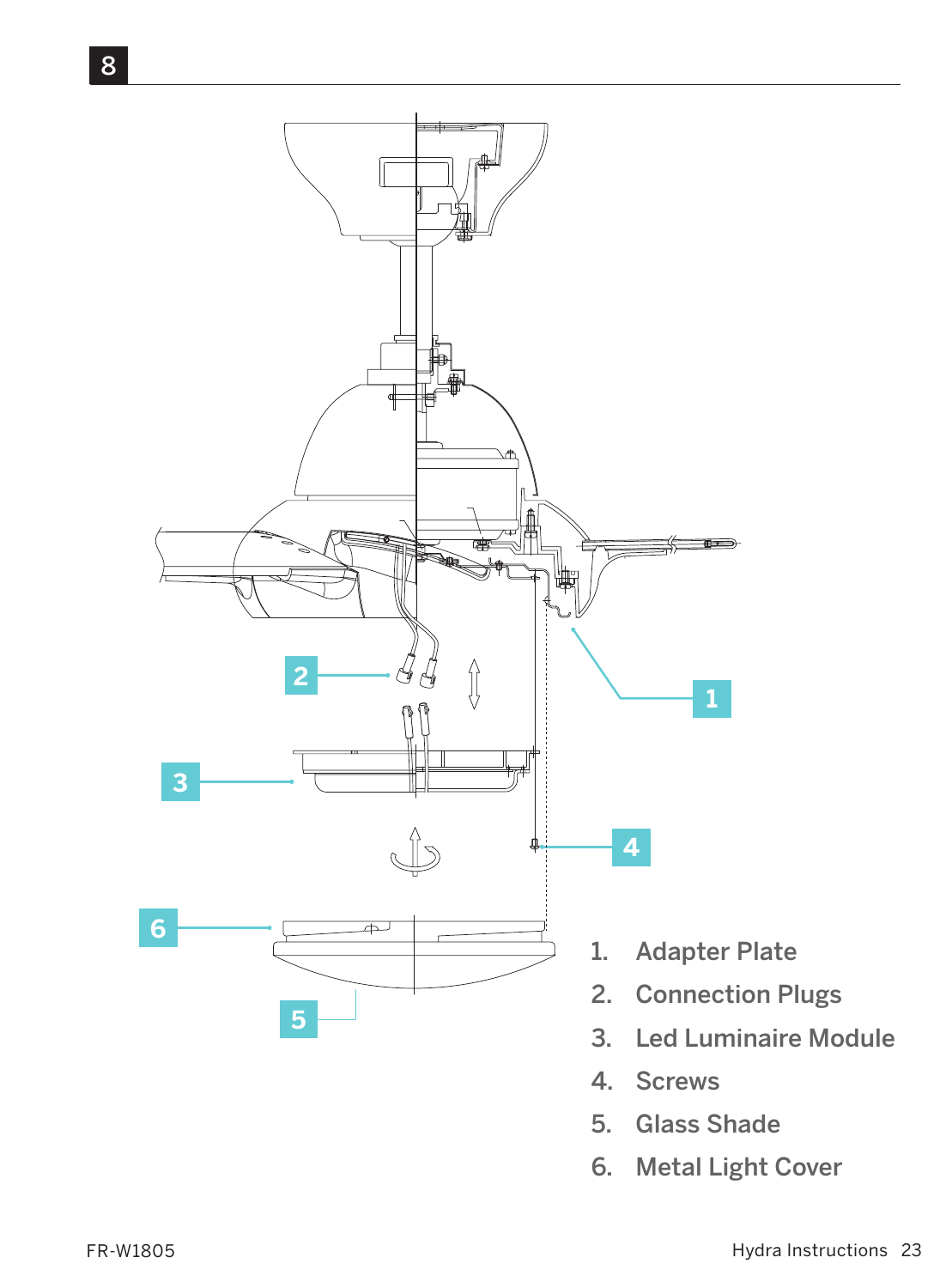## **9. Controlling the Fan**

Your fan was delivered to you with the included control already paired to your fan.

A: Light On/Off, Bright/Dim

B: Fan On/Off, Speed Up/Down

C: Season (Summer/Winter)

Air-Gap Switch: Pull tab to power off in case of emergency. Not necessary for normal fan operation (only included with wall control).

NOTE: Your fan features 6 speeds. An audible tone will indicate when the speed is increased or decreased. When the fan has reached the minimum/maximum speed level the fan will beep twice.

#### Controlling One or Multiple Fans with Remote or Wall Controls

The Bluetooth Remote or Wall Control is capable of controlling

an unlimited number of fans within line of site.

See (Fig. 9C) for Pairing.

NOTE: Pairing must be completed within three (3) minutes of powering the fan.

#### Synchronizing Control Across Multiple Fans

If you are controlling multiple fans with one controller, fans/lights may be synced by referring to Fig. 9B and instructions on the next page.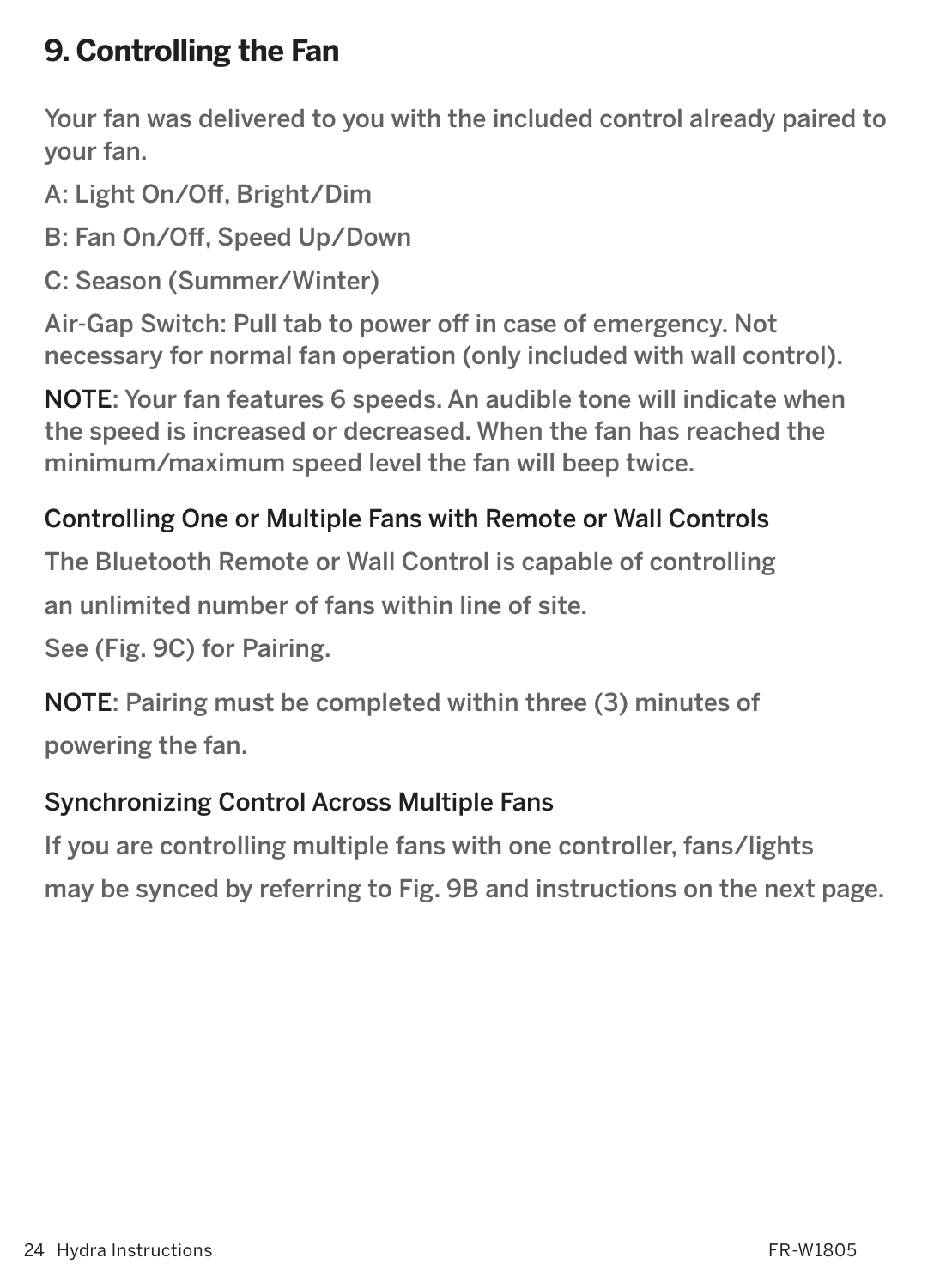

Fan On/Off: Press and hold  $\circledast$  button for 4 seconds. The LED on the remote will flash green and all connected fans will beep to indicate the message has been received. All fans will turn off. This will bring all fans controlled by the remote into sync.

#### Light On/Off: Press and hold  $\ddot{\diamond}$  button for 4 seconds. The LED on the remote will flash

green and all connected fans will beep to indicate the message has been received. All lights will turn off. This will bring all fans controlled by the remote into sync.

Fan Direction: Press and hold  $\mathbb Q$  button for 4 seconds. The LED on the remote will flash green and all connected fans will beep to indicate the message has been received. All fans will be set to summer mode (CCW rotation). This will bring all fans controlled by the remote into sync.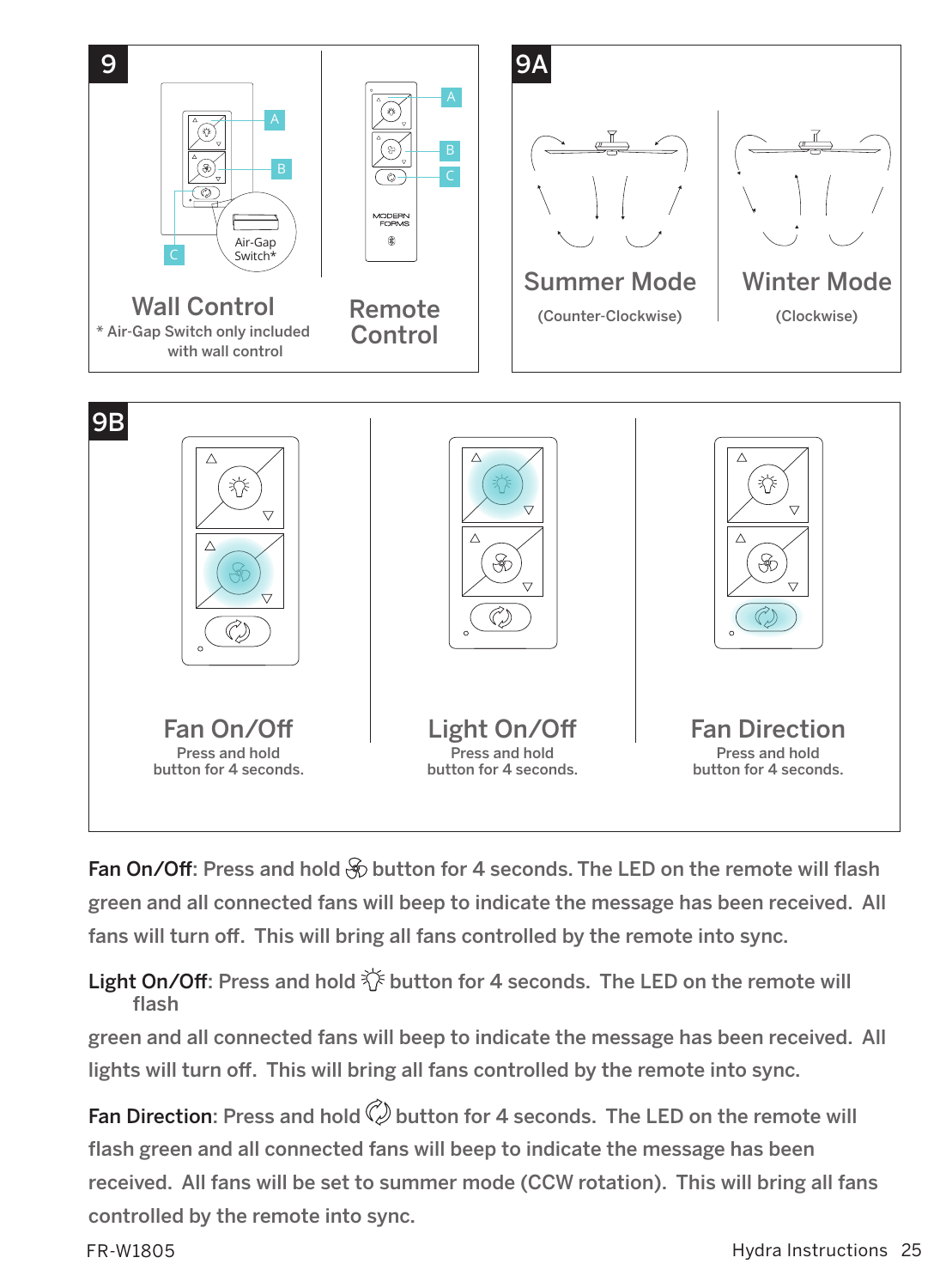### **10. Reset**

If advised by fan support, you can reset your fan to factory settings by referring to (Fig. 10A) or (Fig. 10B).

NOTE: If you change your Wi-Fi settings (SSID or Security Passphrase) you will require a Wi-Fi reset. Refer to Fig. 10 and then use the Modern Forms app to connect your fan to the new network.

### **11. Breeze Mode**

Breeze Mode mimics the natural ebb and flow of winds in nature by varying the fan speed.

NOTE**:** Breeze Mode always rotates your fan in the Summer direction.

- 1. To start Breeze Mode, press  $\circledast$  and  $\circledcirc$  for 4 seconds. The LED will blink green and the fan will beep.
- 2. To exit Breeze Mode and return to standard fan mode, press  $\mathcal{S}_0$ and  $\oslash$  for 4 seconds. The led will blink green and the fan will beep. Your fan will return to the direction and speed it was set to prior to entering Breeze Mode.

## **12. Application**

In addition to the included wall control, you can control your fan with a remote control (sold separately) or through the Modern Forms app. To use the Modern Forms app, download it for free from the App Store or Google Play.

- 1. Open the app to create your account. You can also log in using your Facebook or Google account.
- 2. To set up a Wi-Fi connection you will need the SSID and Wi-Fi password for the network you wish to connect to.
- 3. You will receive a prompt to name your fan device and upload an optional picture of it if you choose.
- 4. The Modern Forms app allows you to perform normal fan functions, as well as create schedules, set sleep timers, invite other users, create groups, and use smart features such as Adaptive Learning. Integrate with smart home systems you already own including Amazon Alexa, Google Assistant, Samsung SmartThings, Control 4, and more.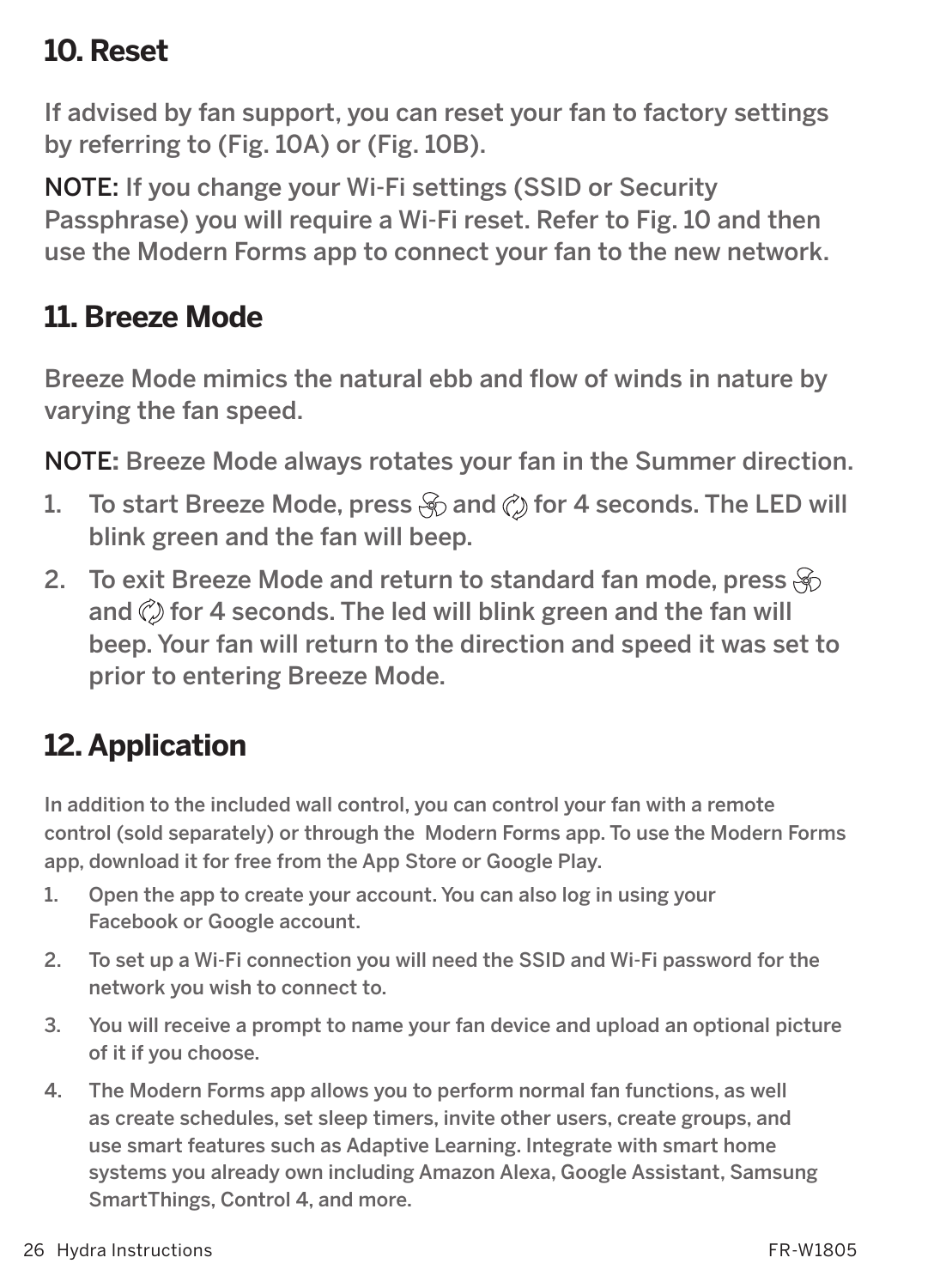

### **Scan and follow prompts for multilingual instruction options and Smart Fan FAQs:**





For detailed Instructions and Smart Home Device Integration



Spanish



French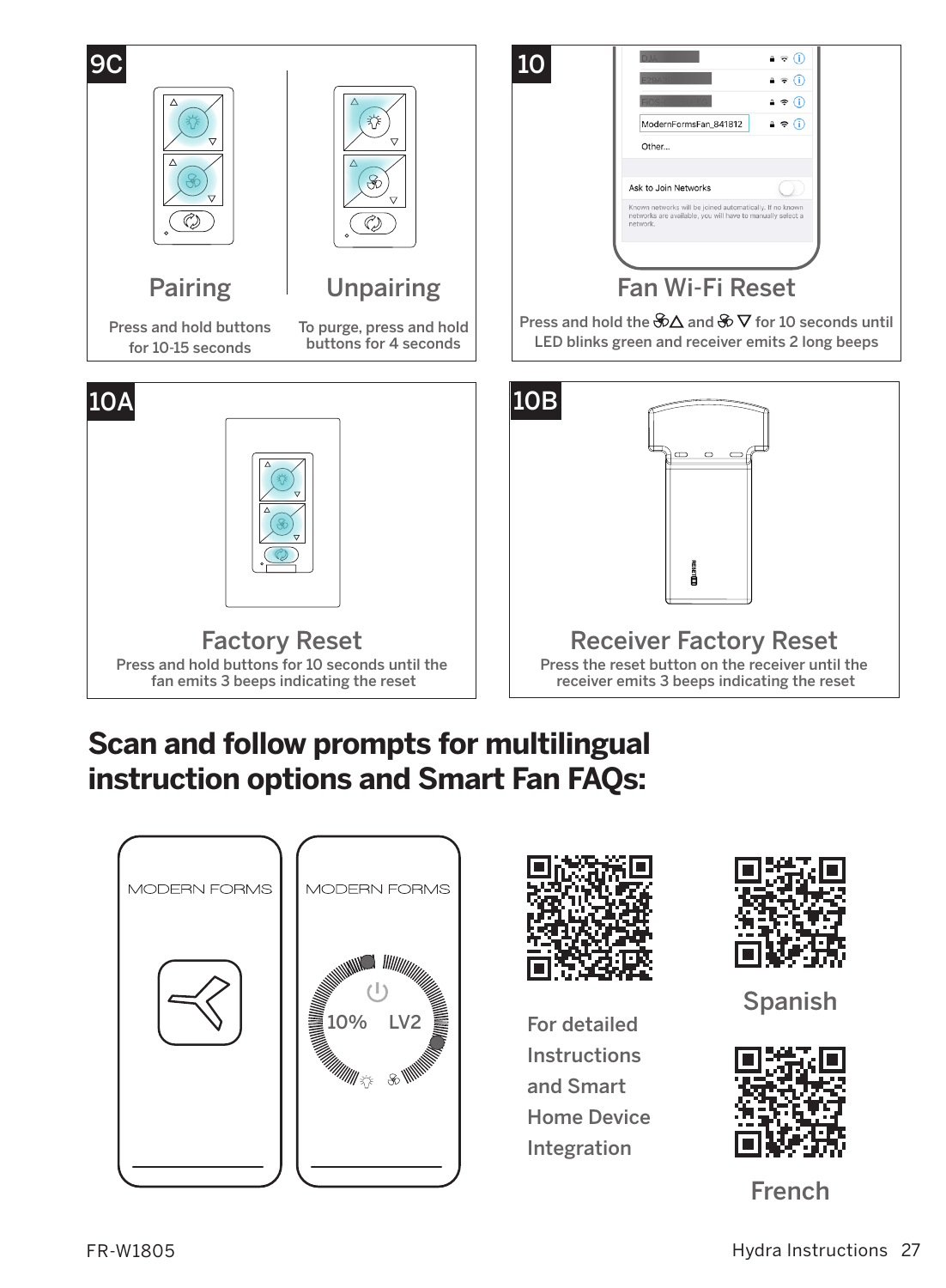

## **Bluetooth Wall Control**

Dims light to 1% | ON/OFF 6 fan speeds F-WCBT-WT White



## **Bluetooth Remote Control**

Dims light to 1% | ON/OFF 6 fan speeds | Sold separately F-RCBT-WT White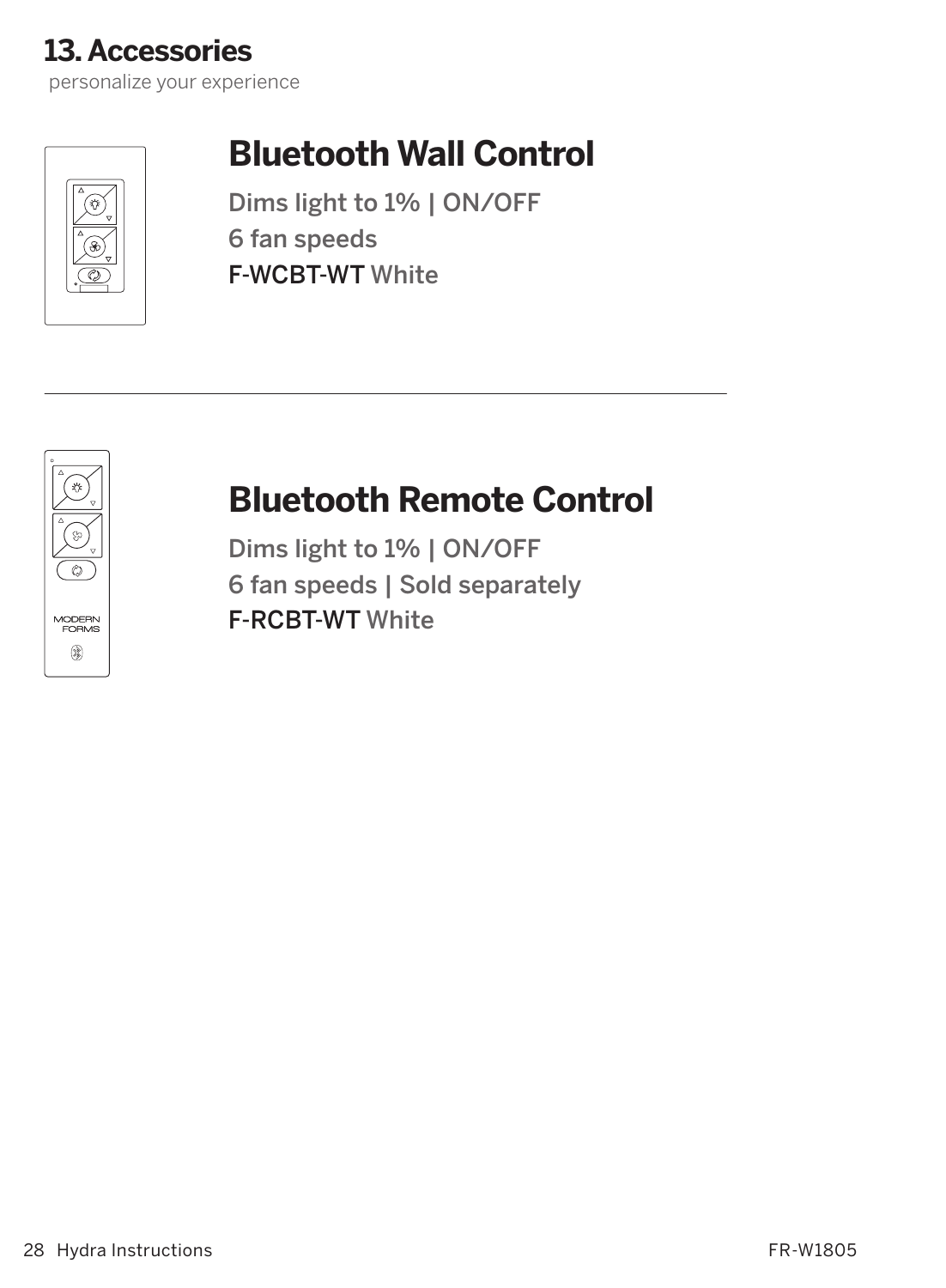

## **Sloped Ceiling Kit**

Designed to accommodate buildings with steeper sloped ceilings up to 45° or 12/12 pitch XF-SCK



## **Coupler**

Connects two downrods XF-I



## **Downrod**

XF-12 - 12" Downrod | XF-18 - 18" Downrod XF-24 - 24" Downrod | XF-36 - 36" Downrod XF-48 - 48" Downrod | XF-60 - 60" Downrod XF-72 - 72" Downrod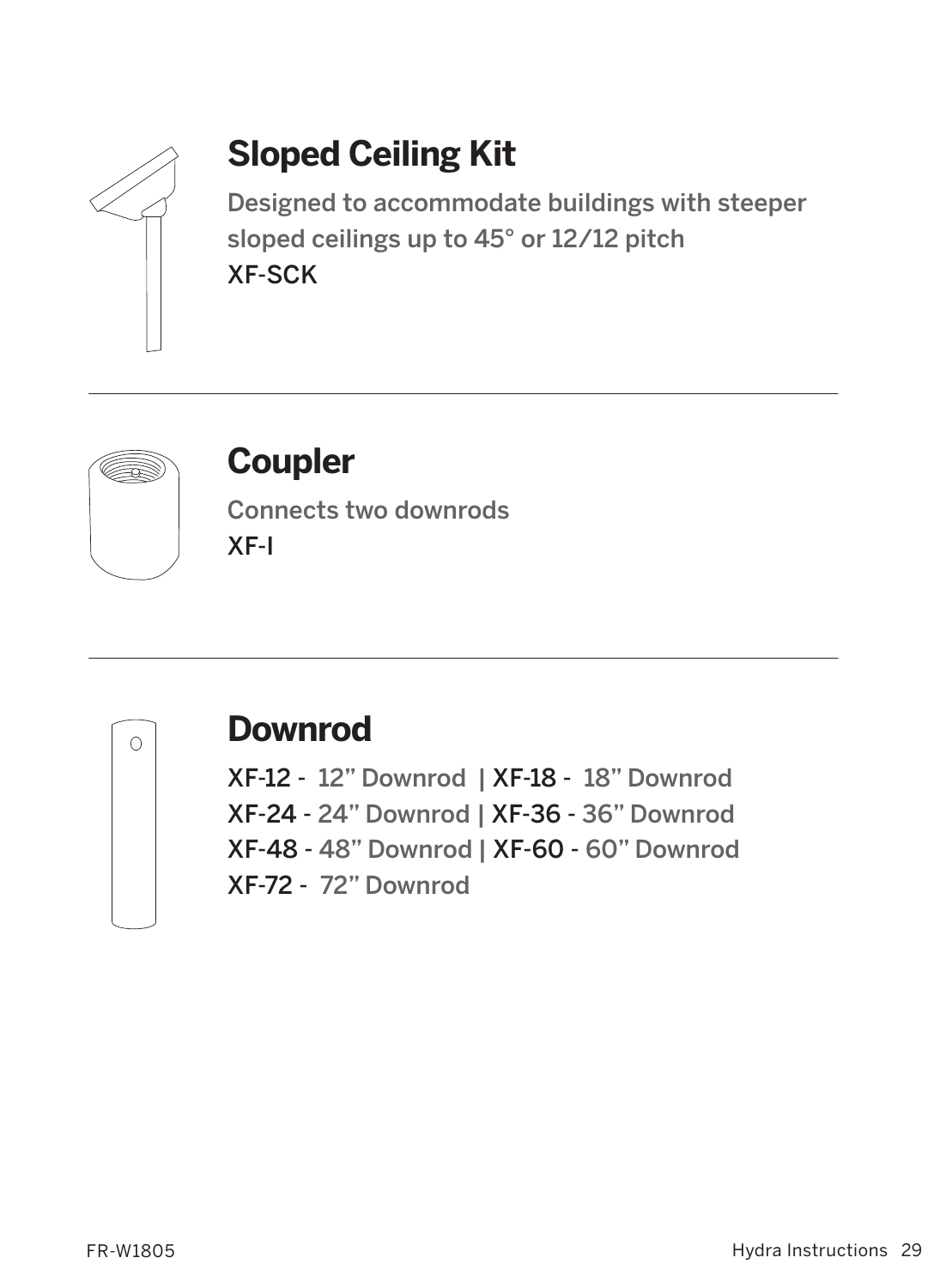## **14. Troubleshooting**

#### My Fan Will Not Start

- 1. Check main and branch circuit fuses or circuit breakers.
- 2. Check line wire connections to fan and switch wire connections in the switch housings.

**A CAUTION:** Make sure the main power is turned off!

#### My Fan is Noisy

- 1. Allow for 24-hour break-in period. Most noises associated with a new fan will go away during this time period.
- 2. Check to make sure the screws which attached to the blades (and blade arms when applicable) are tight.
- 3. Check to make sure all screws in motor housing are snug.
- 4. Make sure light cover is tightened and/or glass is snug.
- 5. Tighten the hanger bracket screws and make sure the outlet box is secured.
- 6. Your wire connectors may be rattling against the fan's canopy.
- 7. Make sure you have a cUL/UL approved outlet box and it is installed correctly.

#### My Fan is Wobbling

- 1. Tighten the setscrews in the downrod.
- 2. Make sure your hanger ball assembly is locked into place in the hanger bracket.
- 3. Tighten the hanger bracket screws to the outlet box.
- 4. Make sure the fan blades are properly aligned and securely fastened to the motor housing assembly/blade arms.
- 5. Make sure the gaps between the blades are evenly distributed or make sure you are using an approved cUL/UL listed outlet box and it is installed correctly.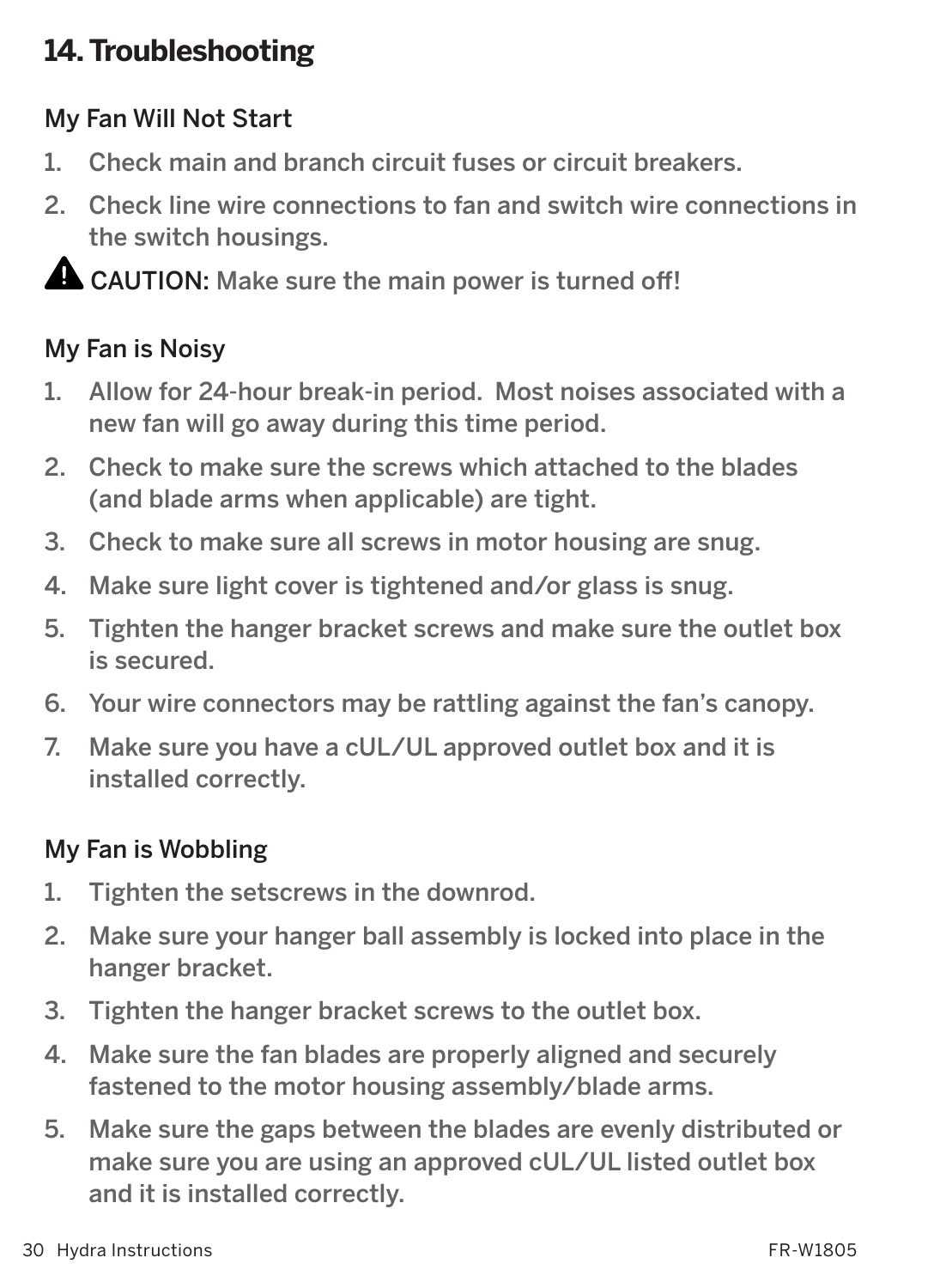#### My Fan is not producing Enough Air Movement

If possible, please consider using a longer than included downrod.

#### My remote or wall control is not controlling my fan

Verify that the fan is receiving power by power cycling the fan.

To do this:

- 1. Cut power to the fan via standard On/Off wall switch, or the breaker if standard wall switch is not applicable.
- 2. Wait at least 10 seconds, and then restore power.
- 3. The fan will power on in Pairing mode for 3 minutes.
- 4. Press and hold  $\& \wedge$  and  $\& \nabla$  buttons on wall control for 10-15 seconds.
- 5. When the LED indicator remains solid green, and three (2) audible beeps are heard, the pairing process is complete.

#### I don't see my fan's WiFi (ModernFormFan\_XXXXXX) in my phone's list of available WiFi networks.

- 1. If your fan had been previously paired the Wi-Fi radio will be off.
- 2. To turn on Wi-Fi, press and hold fan speed up and fan speed down buttons on your remote control or wall control for 6 seconds.
- 3. The fan will beep and you will see its Wi-Fi network available for connection.

#### My home Wi-Fi network is not showing up in the app's list during setup.

- 1. Your fan supports connection with 2.4GHz 802.11b/g/n networks. Confirm your network is compatible by checking your router settings or contact your router manufacturer.
- 2. Make sure your network's SSID is not hidden.
- 3. Your fan does not support 5 GHz network connectivity. connection.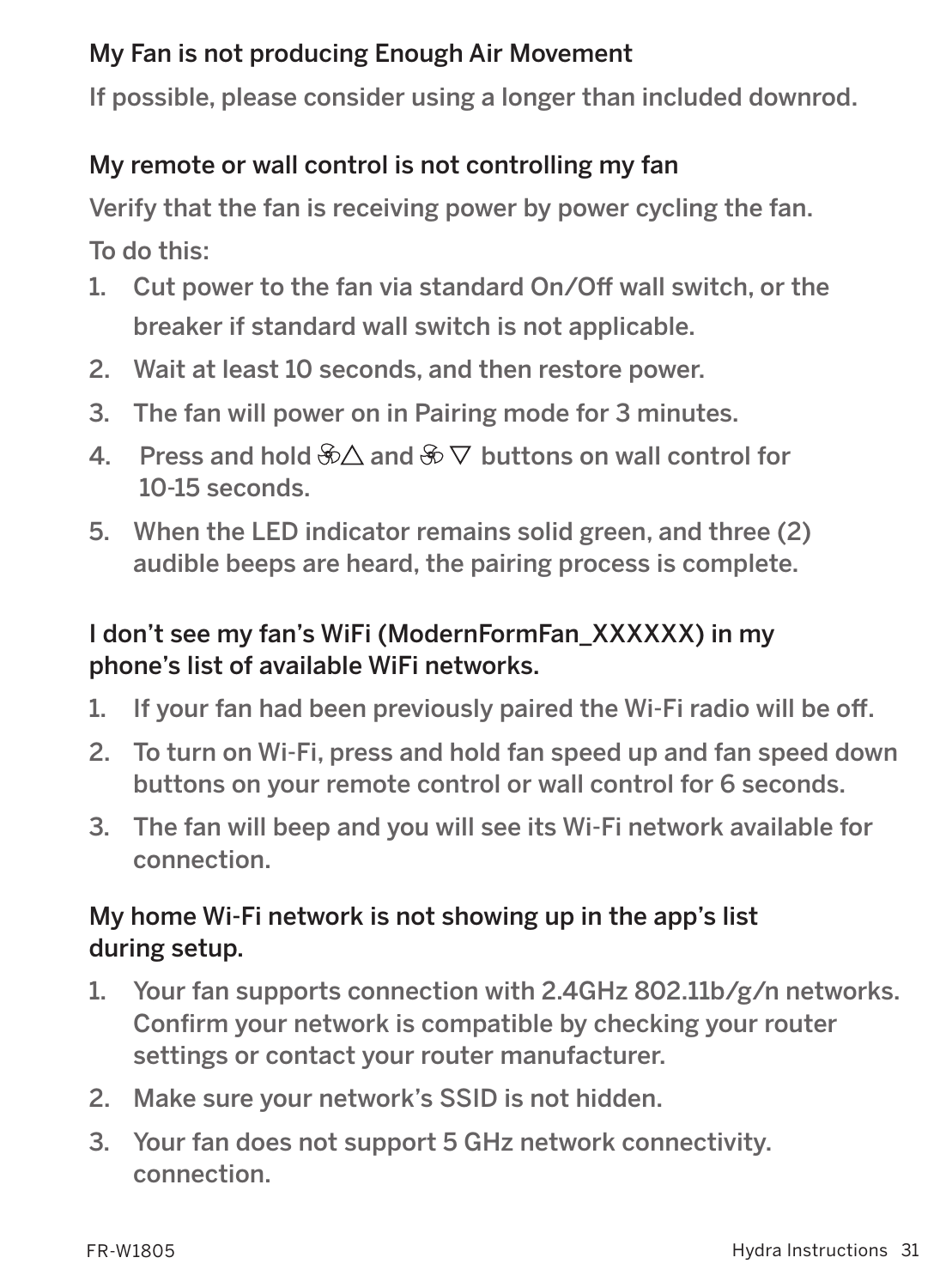### **14. Troubleshooting cont.**

### My Fan failed to join the Wi-Fi network

- 1. Make sure you entered the correct Wi-Fi password and your mobile device is connected to the same network you attempted to connect the fan.
- 2. Make sure you are within the router manufacturer's specified range. If all of these steps have failed - please power cycle your fan and router and retry.

### What is power cycling and how do I power cycle my fan?

Power cycling is the act of temporaily removing the power source for your fan. If the fan is powered through a wall switch, turn the switch off for 10 seconds and back on. Alternately, you can use the circuit breaker the fan is connected to by toggling it off for 10 seconds and back on. If your fan is wired through a Modern Forms wall control (P/N: F-WCBT-WT) pull the Air-Gap Switch on your wall control, wait 10 seconds, and re-insert.

#### What is Adaptive Learning?

Adaptive learning is an exclusive feature that allows your fan to learn your daily/weekly habits and automatically recommend scheduled activity through the Modern Forms app. This feature can be toggled on or off.

#### What is Breeze Mode?

Breeze Mode mimics the natural ebb and flow of winds in nature by fluctuating your fan's speed.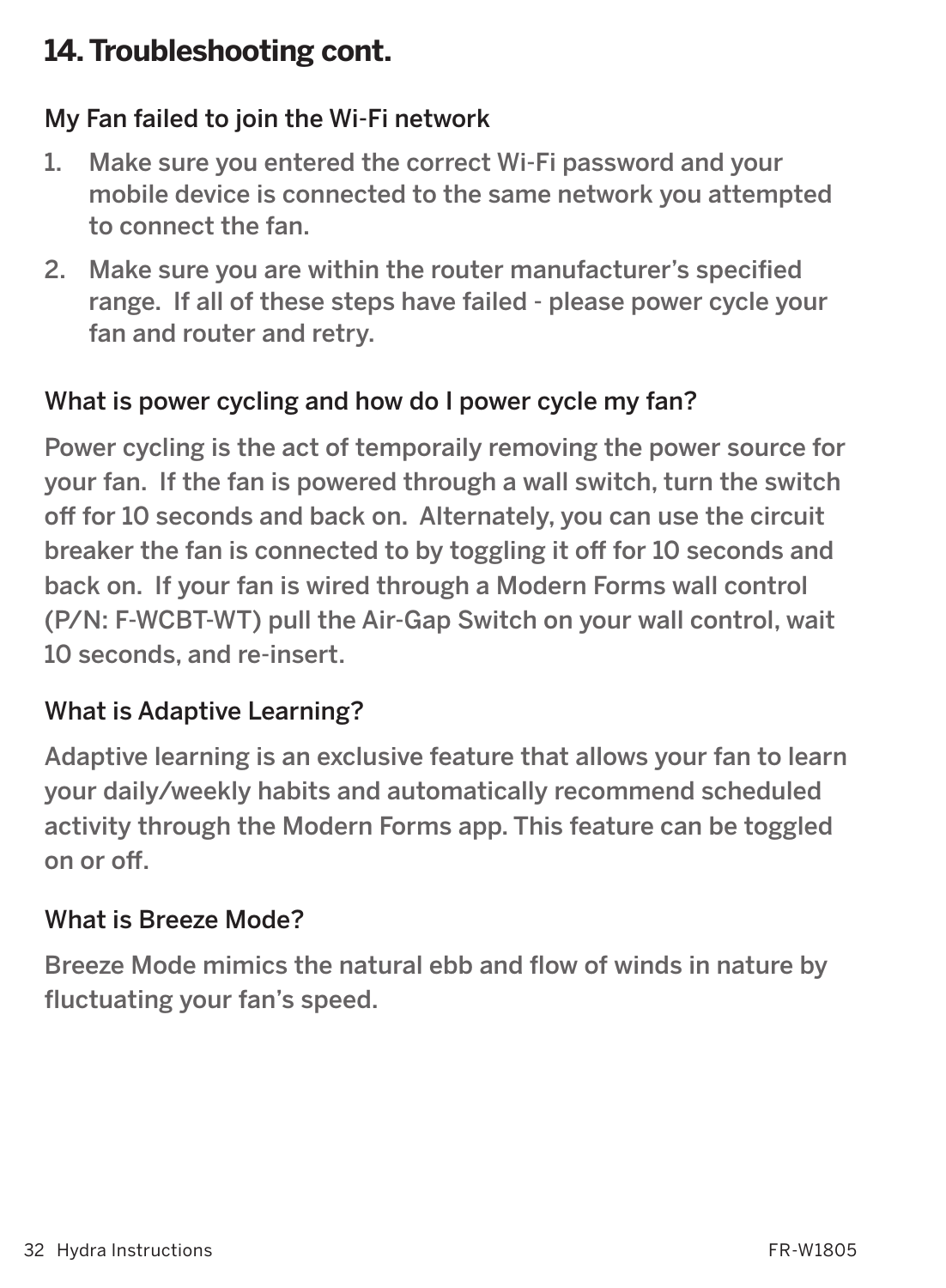#### What is Pairing?

Pairing is the process of connecting your Modern Forms remote or wall control to your fan. Your fan comes pre-paired to your included remote control. However, if you want additional controls for your fan or if you're replacing a control, refer to the pairing and unpairing section of the instructions.

#### What is a Factory Reset?

Factory Reset is a restore of the fans original settings. This can be achieved from the control or by pressing and holding the small button on the receiver until you hear three audible beeps or by holding down the fan toggle, light toggle, and season toggle buttons on your paired remote or wall control for 10 seconds.

**NOTE:** You will need to re-pair your remote or wall controls to the fan following a factory reset. A factory reset will also disconnect the fan from your home Wi-Fi network and will require you to add the fan using the Modern Forms Smart Fans app.

Please refer to the FAQ section of our app for further guidance. For all other questions, please contact our dedicated Fan Support specialists. Contact information can be found at the front of the instructions.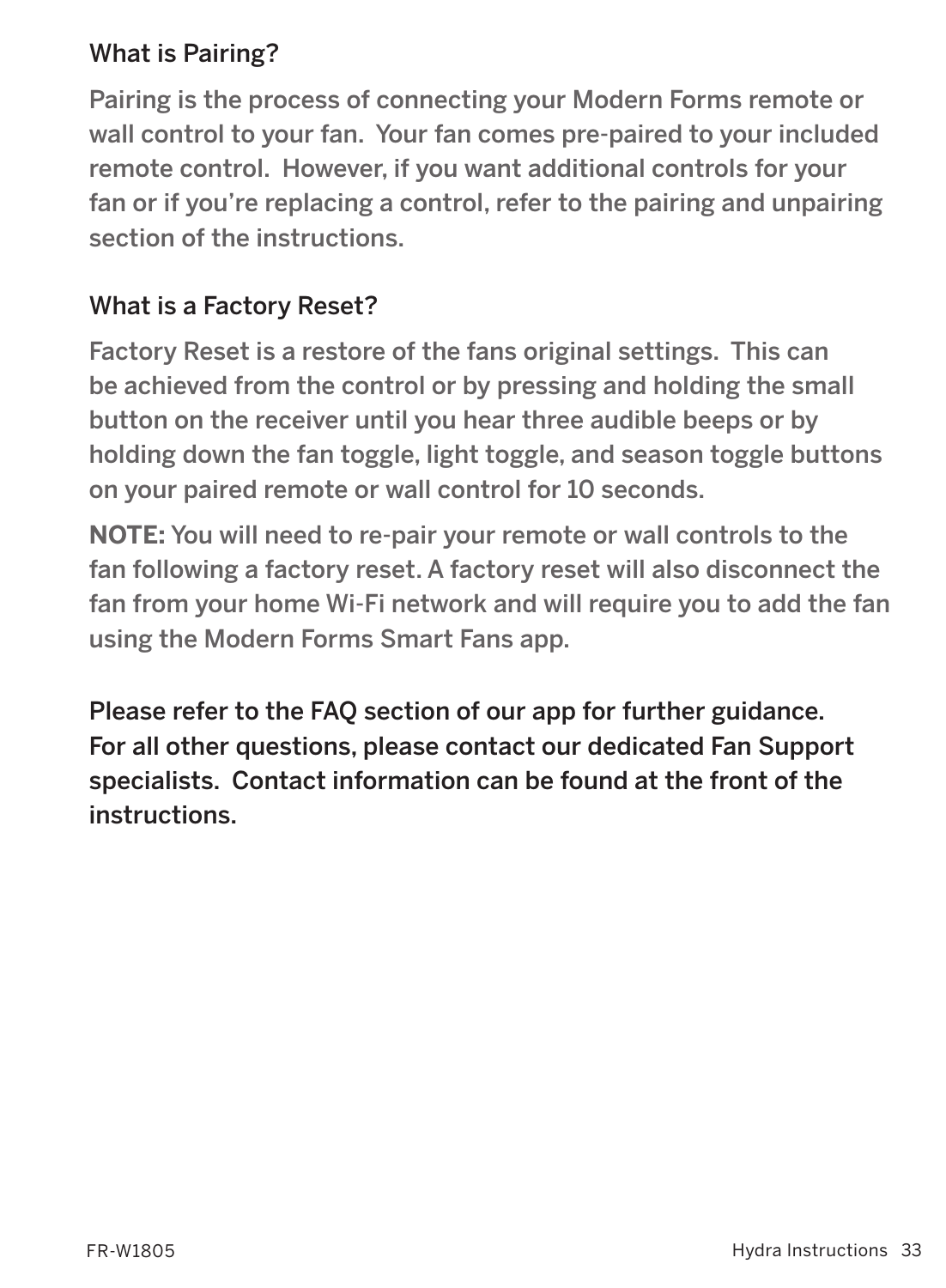## **Certificate of Warranty**

#### Congratulations on your new purchase.

Your new Modern Forms Smart Fan is engineered to make life easier every day. Modern Forms creates future-forward fans and luminaires that provide energy savings and outstanding efficiency. Our dedication to doing things the right way goes beyond our love for amazing products. Modern Forms Smart Fans™ warrants any of its outdoor rated ceiling fan products that they are to be free from defects in material and workmanship for a period of one (1) year from the date of purchase; outdoor painted finishes are warranted for two (2) years; LED light modules and electronic components are warranted for five (5) years; DC motors and stainless steel finishes are warranted for lifetime under normal use to the first non-dealer purchaser.

Although Modern Forms uses the best available materials and does extensive testing for finish endurance, some fading or chalking may occur and is considered normal. For coastal locations, some corrosion and/or deterioration is considered "normal wear" in this environment. Therefore, any finish claim due to coastal environment conditions is not applicable to our warranty. If a product is defective, all efforts will be made to correct the problem in the field. If the problem cannot be resolved, an RGA number will be issued. Modern Forms obligation is expressly limited to repair or replacement, without charge, at the Modern Forms factory after prior written return authorization has been granted. Modern Forms obligation under this warranty shall not extend beyond the distributor's initial purchase price of the product and accordingly any consequential damages or labor costs arising out of a defect are expressly excluded. This warranty shall not apply to products that have been altered, improperly installed, mishandled or misused. Notice of a defect in writing must be received by Modern Forms within five (5) years from the date of purchase (or according period of time as outlined by material). Excluded from warranty are any 3rd party component which carries its own manufacturer's warranty. Note: Modern Forms product warranty applies only to purchases from authorized Modern Forms distributors. THERE ARE NO WARRANTIES WHICH EXTEND BEYOND THE DESCRIPTION ON THE FACE HEREOF INCLUDING WARRANTIES OF MERCHANTABILITY AND FITNESS FOR A PARTICULAR PURPOSE. The Bluetooth ® word mark and logos are registered trademarks owned by Bluetooth SIG, Inc. and any use of such marks by Wangs Alliance Corporation is under license. Other trademarks and trade names are those of their respective owners.

#### Felicidades por tu nueva compra.

Su nuevo ventilador moderno de formas modernas está diseñado para facilitarle la vida cada día. Modern Forms crea ventiladores y luminarias para el futuro que proporcionan ahorros de energía y eficiencia excepcional. Nuestra dedicación a hacer las cosas de la manera correcta va más allá de nuestro amor por los productos asombrosos. Modern Forms garantiza a cualquiera de sus productos para ventiladores de techo con clasificación exterior que estén libres de defectos en materiales y mano de obra por un período de un (1) año desde el fecha de compra; Los módulos de luz LED están garantizados por cinco (5) años; Los motores de CC y los acabados de acero inoxidable están garantizados de por vida bajo el uso normal para el primer comprador no distribuidor.

Aunque Modern Forms utiliza los mejores materiales disponibles y realiza pruebas exhaustivas para la resistencia del acabado, puede producirse cierto desvanecimiento o parloteo y se considera normal. Para las ubicaciones costeras, cierta corrosión y / o deterioro se considera "desgaste normal" en este entorno. Por lo tanto, cualquier reclamación de acabado debido a las condiciones del entorno costero no se aplica a nuestra garantía. Si un producto es defectuoso, se harán todos los esfuerzos para corregirlo. El problema en el campo. Si el problema no se puede resolver, se emitirá un número RGA. La obligación de Modern Forms se limita expresamente a la reparación o el reemplazo, sin cargo, en la fábrica de Modern Forms después de que se haya otorgado una autorización previa por escrito.La obligación de Formas modernas bajo esta garantía no se extenderá más allá del precio de compra inicial del producto por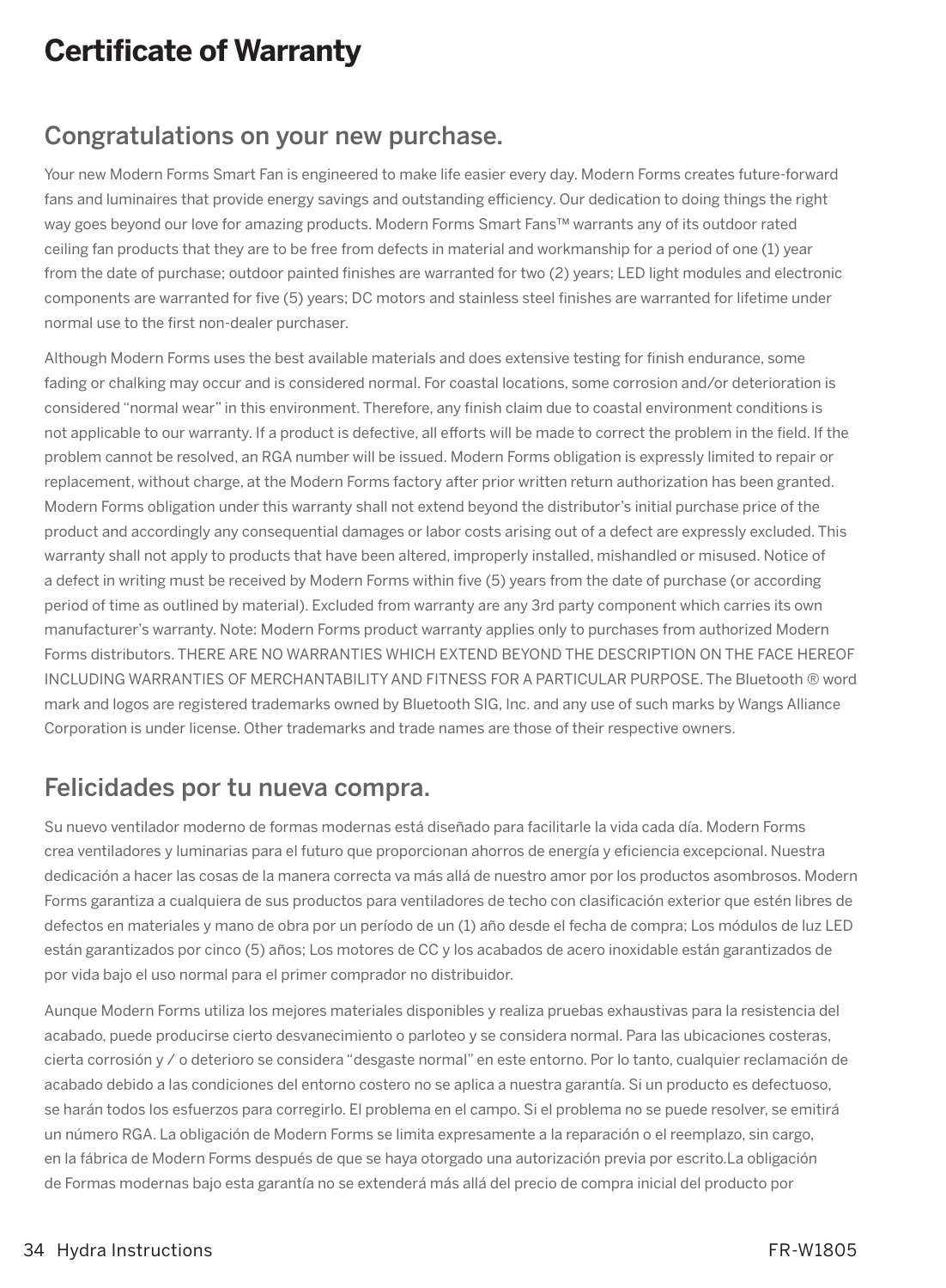parte del distribuidor y, en consecuencia, cualquier daño consecuencial o costo de mano de obra que surja de un defecto se excluye expresamente. Esta garantía no se aplicará a los productos que hayan sido alterados, instalados incorrectamente, mal manejados o mal utilizados. La notificación de un defecto por escrito debe ser recibida por Modern Forms dentro de los cinco (5) años a partir de la fecha de compra (o según el período de tiempo indicado en el material). Quedan excluidos de la garantía todos los componentes de terceros que tengan la garantía de su propio fabricante. Nota: la garantía del producto Modern Forms se aplica solo a las compras de los distribuidores autorizados de Modern Forms. NO HAY GARANTÍAS QUE SE EXTIENDAN MÁS ALLÁ DE LA DESCRIPCIÓN DE SU CARACTERÍSTICA, INCLUIDAS LAS GARANTÍAS DE COMERCIABILIDAD Y ADECUACIÓN PARA UN PROPÓSITO PARTICULAR. La marca denominativa y los logotipos Bluetooth ® son marcas registradas propiedad de Bluetooth SIG, Inc. y cualquier uso de dichas marcas por parte de Wangs Alliance Corporation se realiza bajo licencia. Otras marcas comerciales y nombres comerciales pertenecen a sus respectivos propietarios.

#### Félicitations pour votre nouvel achat.

Votre nouveau ventilateur intelligent Modern Forms est conçu pour vous simplifier la vie au quotidien. Modern Forms crée des ventilateurs et des luminaires d'avant-garde qui permettent des économies d'énergie et une efficacité exceptionnelle. Notre engagement à bien faire les choses va au-delà de notre amour pour les produits étonnants. Modern Forms garantit à tous ses produits pour ventilateurs de plafond pour extérieur qu'ils ne doivent présenter aucun défaut de matériau ou de fabrication pendant un (1) an date d'achat; Les modules d'éclairage à LED sont garantis pendant cinq (5) ans; Les moteurs à courant continu et les finis en acier inoxydable sont garantis à vie dans les conditions normales d'utilisation par le premier acheteur non revendeur.

Bien que Modern Forms utilise les meilleurs matériaux disponibles et effectue des tests approfondis pour l'endurance de la finition, des décolorations ou des craies peuvent se produire et sont considérés comme normaux. Pour les zones côtières, une certaine corrosion et / ou détérioration est considérée comme une «usure normale» dans cet environnement. Par conséquent, toute réclamation liée à la finition en raison des conditions de l'environnement côtier ne s'applique pas à notre garantie. Si un produit est défectueux, tous les efforts seront déployés pour y remédier. Le problème sur le terrain. Si le problème ne peut pas être résolu, un numéro RGA sera attribué. L'obligation de Modern Forms est expressément limitée à la réparation ou au remplacement, sans frais, dans l'usine de Modern Forms après autorisation écrite préalable du retour. L'obligation de Modern Forms au titre de cette garantie ne s'étendra pas au-delà du prix d'achat initial du produit par le distributeur. En conséquence, tout dommage indirect ou tout coût de main-d'œuvre résultant d'un défaut est expressément exclu. Cette garantie ne s'applique pas aux produits modifiés, mal installés, manipulés ou utilisés de manière inappropriée. Modern Forms doit recevoir un avis écrit du défaut dans un délai de cinq (5) ans à compter de la date d'achat (ou selon la période précisée dans les informations fournies). Sont exclus de la garantie tout composant tiers bénéficiant de la garantie du fabricant. Remarque: la garantie des produits Modern Forms ne s'applique qu'aux achats auprès des distributeurs agréés Modern Forms. IL N'Y A AUCUNE GARANTIE QUI ALLAIT AU-DELÀ DE LA DESCRIPTION FACE AU PRESENT, INCLUANT LES GARANTIES DE QUALITÉ MARCHANDE ET D'ADÉQUATION À UN USAGE PARTICULIER. La marque et les logos Bluetooth ® sont des marques déposées appartenant à Bluetooth SIG, Inc. et toute utilisation de ces marques par Wangs Alliance Corporation est sous licence. Les autres marques et noms commerciaux appartiennent à leurs propriétaires respectifs.